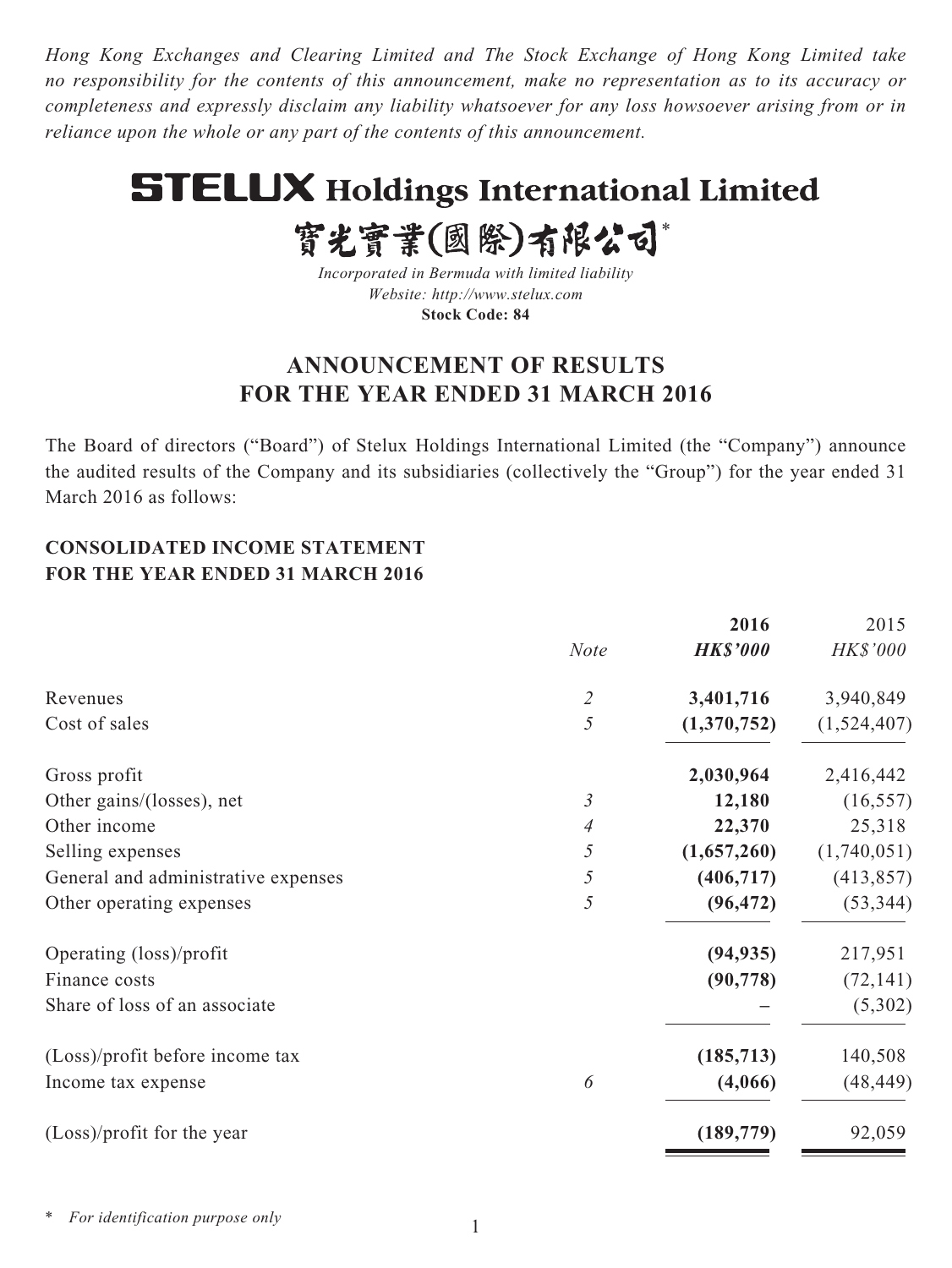# **CONSOLIDATED INCOME STATEMENT (CONTINUED)**

| HK\$'000 |
|----------|
|          |
|          |
| 91,756   |
| 303      |
| 92,059   |
| 31,394   |
| HK cents |
|          |
|          |
| 8.77     |
| 8.77     |
|          |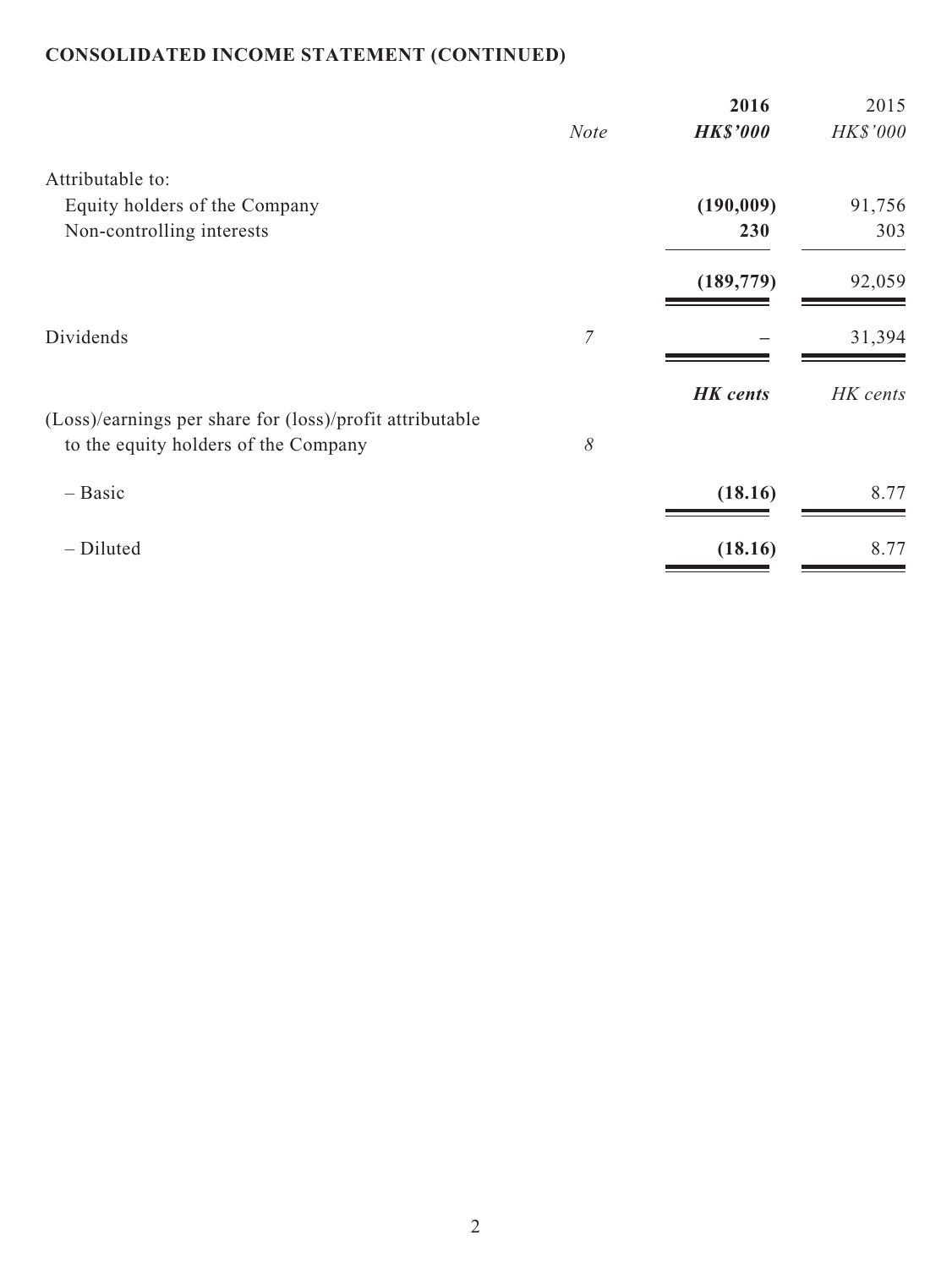# **CONSOLIDATED STATEMENT OF COMPREHENSIVE INCOME FOR THE YEAR ENDED 31 MARCH 2016**

| HK\$'000<br>92,059 |
|--------------------|
|                    |
|                    |
|                    |
|                    |
| (41, 622)          |
| (2,679)            |
| (44,301)           |
| 47,758             |
|                    |
| 47,791             |
| (33)               |
| 47,758             |
|                    |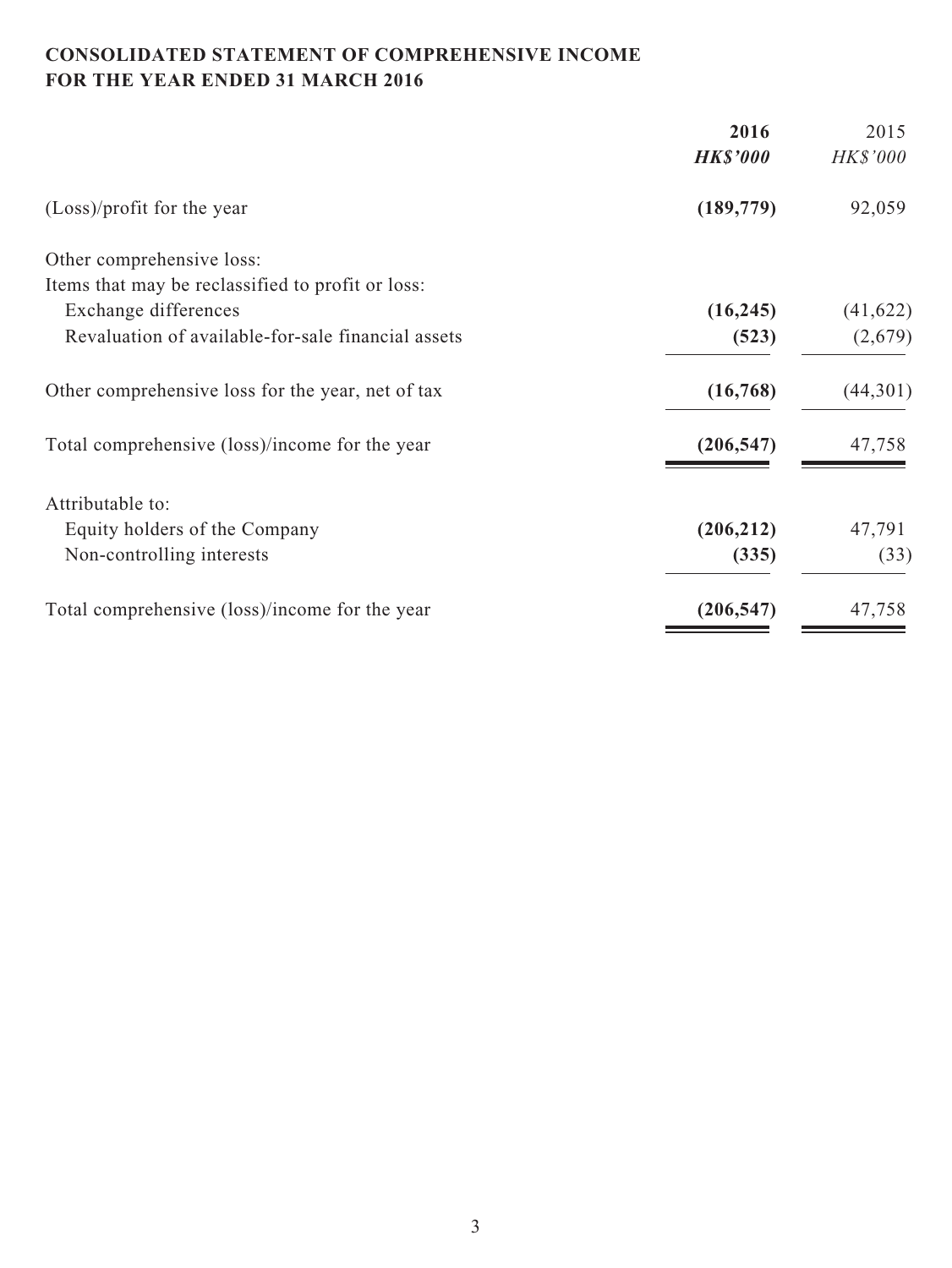# **CONSOLIDATED BALANCE SHEET AS AT 31 MARCH 2016**

|                                                                                                                               | <b>Note</b> | 2016<br><b>HK\$'000</b>                | 2015<br>HK\$'000                      |
|-------------------------------------------------------------------------------------------------------------------------------|-------------|----------------------------------------|---------------------------------------|
| <b>ASSETS</b>                                                                                                                 |             |                                        |                                       |
| Non-current assets<br>Property, plant and equipment<br>Prepayment of lease premium<br>Intangible assets                       |             | 451,192<br>29,777<br>104,200           | 460,463<br>40,242<br>60,664           |
| Investment in an associate<br>Deferred tax assets<br>Available-for-sale financial assets<br>Debtors, deposits and prepayments | 9           | 76,162<br>12,129<br>153,846            | 61,329<br>70,692<br>12,652<br>166,752 |
|                                                                                                                               |             | 827,306                                | 872,794                               |
| Current assets<br><b>Stocks</b><br>Debtors, deposits and prepayments<br>Bank balances and cash                                | 9           | 1,098,607<br>433,250<br>599,225        | 1,327,732<br>430,743<br>460,143       |
|                                                                                                                               |             | 2,131,082                              | 2,218,618                             |
| Total assets                                                                                                                  |             | 2,958,388                              | 3,091,412                             |
| <b>EQUITY</b><br>Capital and reserves attributable to<br>the equity holders of the Company                                    |             |                                        |                                       |
| Share capital<br>Reserves                                                                                                     |             | 104,647<br>1,125,156                   | 104,647<br>1,341,833                  |
| Shareholders' funds<br>Non-controlling interests                                                                              |             | 1,229,803<br>7,015                     | 1,446,480<br>7,350                    |
| Total equity                                                                                                                  |             | 1,236,818                              | 1,453,830                             |
| <b>LIABILITIES</b><br>Non-current liabilities<br>Deferred tax liabilities<br><b>Borrowings</b><br>Convertible bonds           |             | 7,342<br>18,048<br>336,475             | 2,299<br>52,068<br>380,753            |
|                                                                                                                               |             | 361,865                                | 435,120                               |
| Current liabilities<br>Creditors and accruals<br>Income tax payable<br><b>Borrowings</b><br>Convertible bonds                 | 10          | 589,235<br>4,082<br>656,439<br>109,949 | 601,488<br>21,249<br>579,725          |
|                                                                                                                               |             | 1,359,705                              | 1,202,462                             |
| <b>Total liabilities</b>                                                                                                      |             | 1,721,570                              | 1,637,582                             |
| Total equity and liabilities                                                                                                  |             | 2,958,388                              | <u>3,091,412</u>                      |
| Net current assets                                                                                                            |             | <u>771,377</u>                         | 1,016,156                             |
| Total assets less current liabilities                                                                                         |             | 1,598,683                              | 1,888,950                             |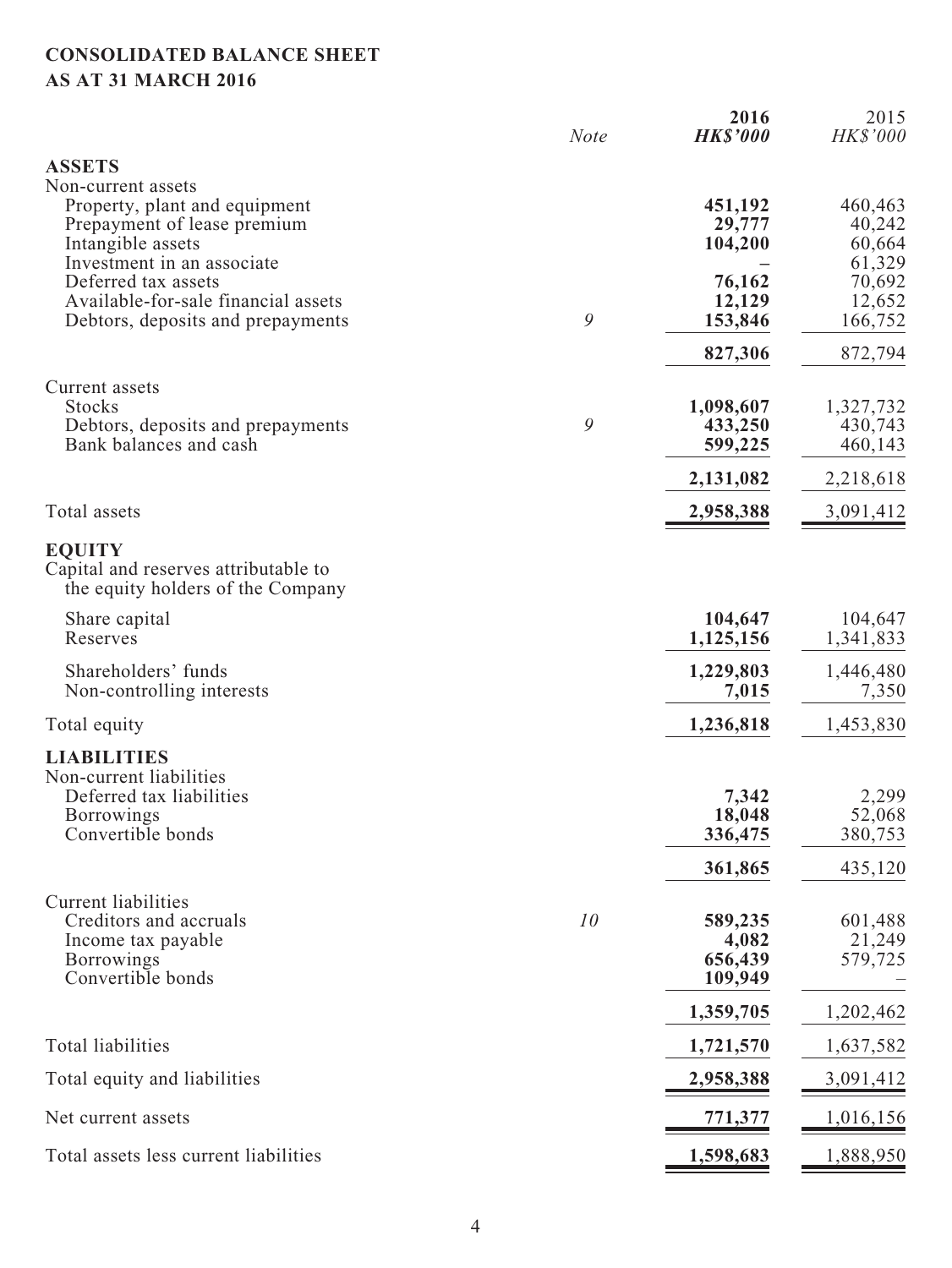# **NOTES:–**

#### **1. BASIS OF PREPARATION**

The consolidated financial statements of the Group have been prepared in accordance with Hong Kong Financial Reporting Standards ("HKFRS"). The consolidated financial statements have been prepared under the historical cost convention, as modified by the revaluation of available-for-sale financial assets and the liability component of the convertible bonds, which are carried at fair value.

The preparation of financial statements in conformity with HKFRS requires the use of certain critical accounting estimates. It also requires management to exercise its judgement in the process of applying the Group's accounting policies.

#### **Adoption of amendments to standards**

The following amendments to standards are mandatory for the first time for the financial year beginning 1 April 2015 and are adopted by the Group during the year:

| HKAS 19 (Amendment)        | Defined Benefit Plans: Employee Contributions |
|----------------------------|-----------------------------------------------|
| Annual Improvement Project | Annual Improvements (2010-2012 cycle)         |
| Annual Improvement Project | Annual Improvements (2011-2013 cycle)         |

The adoption of the above amendments to standards has no significant impact on the results and financial position of the Group.

#### **2. SEGMENT INFORMATION**

The chief operating decision-makers have been identified as the executive directors. The executive directors review the Group's financial information mainly from product and geographical perspectives. From a geographical perspective, management mainly assesses the performance of watch and optical operations in Hong Kong, Macau and Mainland China and rest of Asia.

Revenue represents sales of goods. Sales between operating segments are carried out on terms equivalent to those prevailing in arm's length transactions. The executive directors assess the performance of the operating segments based on a measure of adjusted earnings before interest and tax (EBIT). This measurement basis excludes unallocated income and net corporate expenses.

Unallocated income represents dividend income from investment. Net corporate expenses mainly represent staff costs and provision for senior management bonus. Unallocated assets represent equipment and debtors at corporate level, investment in an associate, available-for-sale financial assets, deferred tax assets and bank balances and cash. Unallocated liabilities represent creditors and accruals at corporate level, borrowings, convertible bonds, deferred tax liabilities and income tax payable.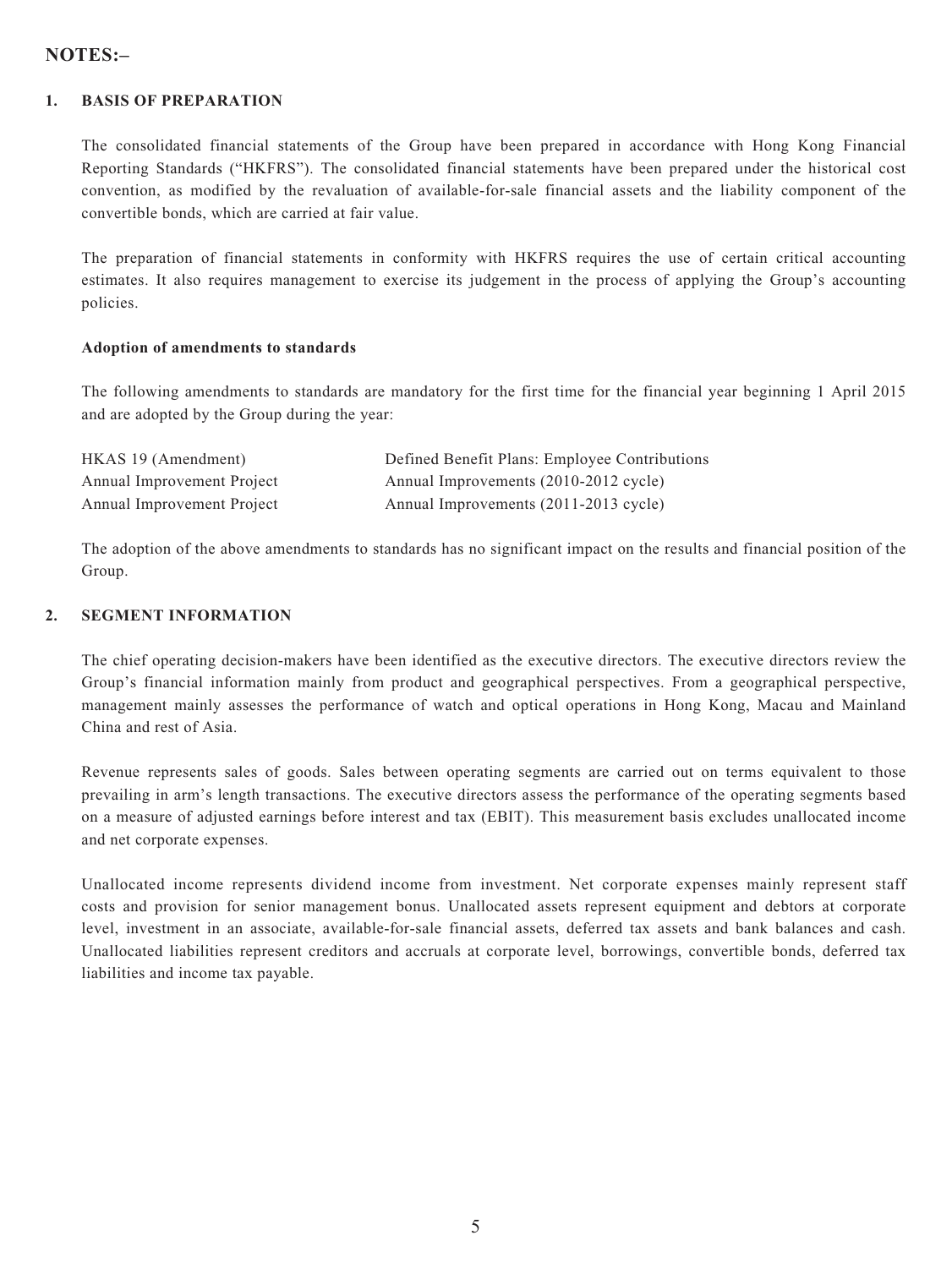|                           | For the year ended 31 March 2016 |                 |                       |                 |                 |                 |
|---------------------------|----------------------------------|-----------------|-----------------------|-----------------|-----------------|-----------------|
|                           | Watch retail                     |                 | <b>Optical retail</b> |                 |                 |                 |
|                           | Hong Kong,                       |                 | Hong Kong,            |                 |                 |                 |
|                           | Macau and                        |                 | Macau and             |                 |                 |                 |
|                           | <b>Mainland</b>                  | Rest of         | <b>Mainland</b>       | Rest of         | Wholesale       | Group           |
|                           | China                            | Asia            | China                 | Asia            | trading         | <b>Total</b>    |
|                           | <b>HK\$'000</b>                  | <b>HK\$'000</b> | <b>HK\$'000</b>       | <b>HK\$'000</b> | <b>HK\$'000</b> | <b>HK\$'000</b> |
| <b>Revenues</b>           |                                  |                 |                       |                 |                 |                 |
| <b>Gross segment</b>      | 1,387,825                        | 415,946         | 1,025,062             | 228,746         | 613,815         | 3,671,394       |
| Inter-segment             |                                  |                 |                       |                 | (269, 678)      | (269, 678)      |
|                           | 1,387,825                        | 415,946         | 1,025,062             | 228,746         | 344,137         | 3,401,716       |
| <b>Segment results</b>    | (30,770)                         | (199)           | 22,950                | (10, 590)       | 10,159          | (8,450)         |
| <b>Unallocated</b> income |                                  |                 |                       |                 |                 | 3,506           |
| Net corporate expenses    |                                  |                 |                       |                 |                 | (89,991)        |
| <b>Operating loss</b>     |                                  |                 |                       |                 |                 | (94, 935)       |
| <b>Finance costs</b>      |                                  |                 |                       |                 |                 | (90, 778)       |
| Loss before income tax    |                                  |                 |                       |                 |                 | (185, 713)      |
| Income tax expense        |                                  |                 |                       |                 |                 | (4,066)         |
| Loss for the year         |                                  |                 |                       |                 |                 | (189,779)       |
|                           |                                  |                 |                       |                 |                 |                 |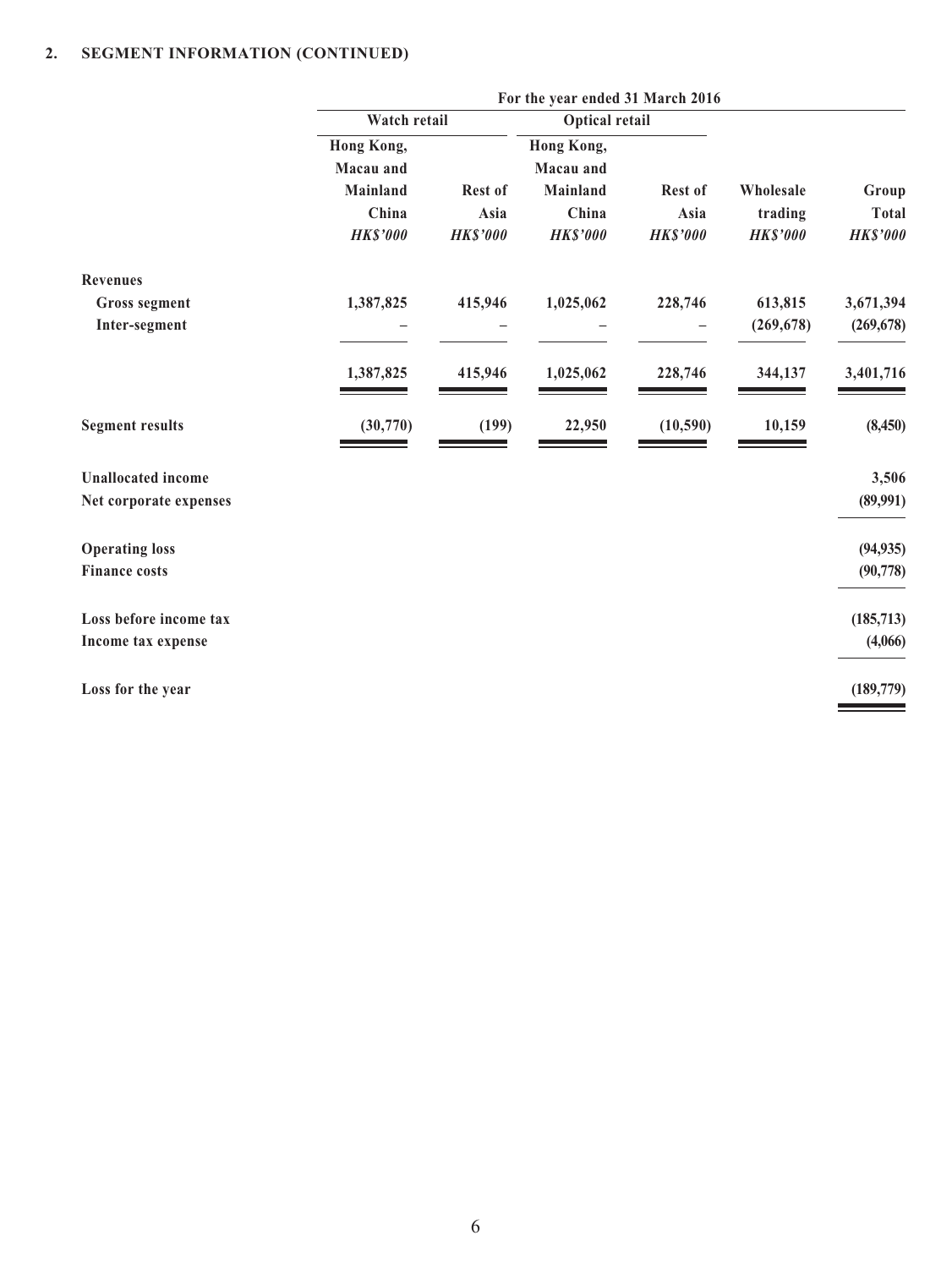|                                   | For the year ended 31 March 2016 |                   |                 |                 |                 |                 |                 |
|-----------------------------------|----------------------------------|-------------------|-----------------|-----------------|-----------------|-----------------|-----------------|
|                                   | Watch retail                     |                   | Optical retail  |                 |                 |                 |                 |
|                                   | Hong Kong,                       |                   | Hong Kong,      |                 |                 |                 |                 |
|                                   | Macau and                        |                   | Macau and       |                 |                 |                 |                 |
|                                   | Mainland                         | Rest of           | Mainland        | <b>Rest of</b>  | Wholesale       |                 | Group           |
|                                   | China                            | Asia              | China           | Asia            | trading         | Unallocated     | Total           |
|                                   | <b>HK\$'000</b>                  | <b>HK\$'000</b>   | <b>HK\$'000</b> | <b>HK\$'000</b> | <b>HK\$'000</b> | <b>HK\$'000</b> | <b>HK\$'000</b> |
| Capital expenditures              | (28, 827)                        | (11,096)          | (39, 957)       | (18, 174)       | (76, 947)       | (9,042)         | (184, 043)      |
| Depreciation                      | (27,590)                         | (17, 136)         | (36,957)        | (10,674)        | (3,157)         | (12,760)        | (108, 274)      |
| Amortisation of prepayment        |                                  |                   |                 |                 |                 |                 |                 |
| of lease premium                  |                                  | (3, 126)          |                 | (2,774)         |                 |                 | (5,900)         |
| Amortisation of intangible assets |                                  |                   |                 |                 | (2,346)         | -               | (2, 346)        |
| (Provision)/write back of         |                                  |                   |                 |                 |                 |                 |                 |
| provision for stocks              | (4, 947)                         | 6,545             | (5,678)         | (673)           | (29, 477)       |                 | (34,230)        |
| Impairment of property,           |                                  |                   |                 |                 |                 |                 |                 |
| plant and equipment               | (3, 438)                         | (568)             | (2,620)         | (395)           |                 | -               | (7, 021)        |
| Impairment of intangible assets   |                                  | -                 |                 | -               | (26, 431)       | -               | (26, 431)       |
| Provision for onerous contracts   | (15, 424)                        | $\qquad \qquad -$ | (2, 136)        |                 |                 | -               | (17, 560)       |
|                                   |                                  |                   |                 |                 |                 |                 |                 |

|                                                              |                                              |                        | As at 31 March 2016                          |                        |                      |                       |
|--------------------------------------------------------------|----------------------------------------------|------------------------|----------------------------------------------|------------------------|----------------------|-----------------------|
|                                                              | Watch retail                                 |                        |                                              | <b>Optical retail</b>  |                      |                       |
|                                                              | Hong Kong,<br>Macau and<br>Mainland<br>China | <b>Rest of</b><br>Asia | Hong Kong,<br>Macau and<br>Mainland<br>China | <b>Rest of</b><br>Asia | Wholesale<br>trading | Group<br><b>Total</b> |
|                                                              | <b>HK\$'000</b>                              | <b>HK\$'000</b>        | <b>HK\$'000</b>                              | <b>HK\$'000</b>        | <b>HK\$'000</b>      | <b>HK\$'000</b>       |
| <b>Segment assets</b><br><b>Unallocated assets</b>           | 787,577                                      | 200,472                | 365,570                                      | 136,079                | 536,047              | 2,025,745<br>932,643  |
| <b>Total assets</b>                                          |                                              |                        |                                              |                        |                      | 2,958,388             |
| <b>Segment liabilities</b><br><b>Unallocated liabilities</b> | 256,077                                      | 40,140                 | 155,551                                      | 28,333                 | 85,909               | 566,010<br>1,155,560  |
| <b>Total liabilities</b>                                     |                                              |                        |                                              |                        |                      | 1,721,570             |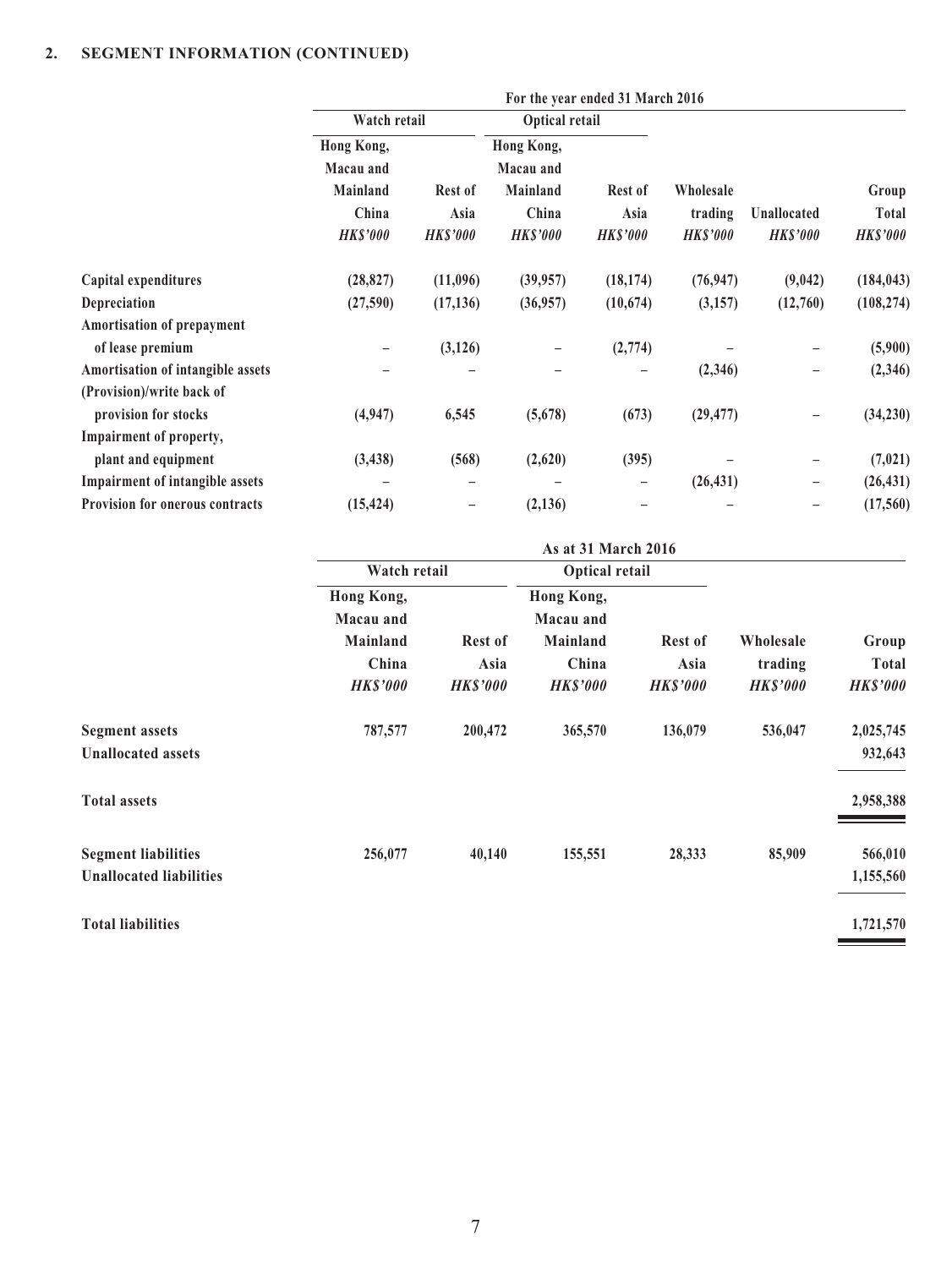| For the year ended 31 March 2015 |          |              |          |                |            |
|----------------------------------|----------|--------------|----------|----------------|------------|
|                                  |          |              |          |                |            |
| Hong Kong,                       |          | Hong Kong,   |          |                |            |
| Macau and                        |          | Macau and    |          |                |            |
| Mainland                         | Rest of  | Mainland     | Rest of  | Wholesale      | Group      |
| China                            | Asia     | China        | Asia     | trading        | Total      |
| HK\$'000                         | HK\$'000 | HK\$'000     | HK\$'000 | HK\$'000       | HK\$'000   |
|                                  |          |              |          |                |            |
| 1,698,368                        | 514,088  | 1,054,789    | 276,716  | 964,153        | 4,508,114  |
|                                  |          |              |          | (567, 265)     | (567, 265) |
| 1,698,368                        | 514,088  | 1,054,789    | 276,716  | 396,888        | 3,940,849  |
| 189,173                          | 269      | 51,866       | (6,715)  | 85,103         | 319,696    |
|                                  |          |              |          |                | 2,052      |
|                                  |          |              |          |                | (103, 797) |
|                                  |          |              |          |                | 217,951    |
|                                  |          |              |          |                | (72, 141)  |
|                                  |          |              |          |                | (5,302)    |
|                                  |          |              |          |                | 140,508    |
|                                  |          |              |          |                | (48, 449)  |
|                                  |          |              |          |                | 92,059     |
|                                  |          | Watch retail |          | Optical retail |            |

|                                   | For the year ended 31 March 2015 |           |                |          |                 |             |            |
|-----------------------------------|----------------------------------|-----------|----------------|----------|-----------------|-------------|------------|
|                                   | Watch retail                     |           | Optical retail |          |                 |             |            |
|                                   | Hong Kong,                       |           | Hong Kong,     |          |                 |             |            |
|                                   | Macau and                        |           | Macau and      |          |                 |             |            |
|                                   | Mainland                         | Rest of   | Mainland       | Rest of  | Wholesale       |             | Group      |
|                                   | China                            | Asia      | China          | Asia     | trading         | Unallocated | Total      |
|                                   | HK\$'000                         | HK\$'000  | HK\$'000       | HK\$'000 | <b>HK\$'000</b> | HK\$'000    | HK\$'000   |
| Capital expenditures              | (30,200)                         | (14, 628) | (34, 613)      | (5, 532) | (1,289)         | (9,580)     | (95, 842)  |
| Investment in an associate        |                                  |           |                |          |                 | (17, 448)   | (17, 448)  |
| Depreciation                      | (29,106)                         | (21,701)  | (35, 475)      | (12,992) | (1, 914)        | (12, 440)   | (113, 628) |
| Amortisation of prepayment        |                                  |           |                |          |                 |             |            |
| of lease premium                  | —                                | (3,639)   |                | (3,212)  |                 |             | (6, 851)   |
| Amortisation of intangible assets |                                  |           |                |          |                 |             |            |
| (Provision)/write back of         |                                  |           |                |          |                 |             |            |
| provision for stocks              | (4,270)                          | 2,808     | (1, 364)       | (3,420)  | (13,294)        |             | (19, 540)  |
| Impairment of property, plant     |                                  |           |                |          |                 |             |            |
| and equipment                     | (2,210)                          | (1,126)   | (1, 197)       | (1,033)  |                 |             | (5, 566)   |
| Provision for onerous contracts   | (48)                             |           | (130)          |          |                 |             | (178)      |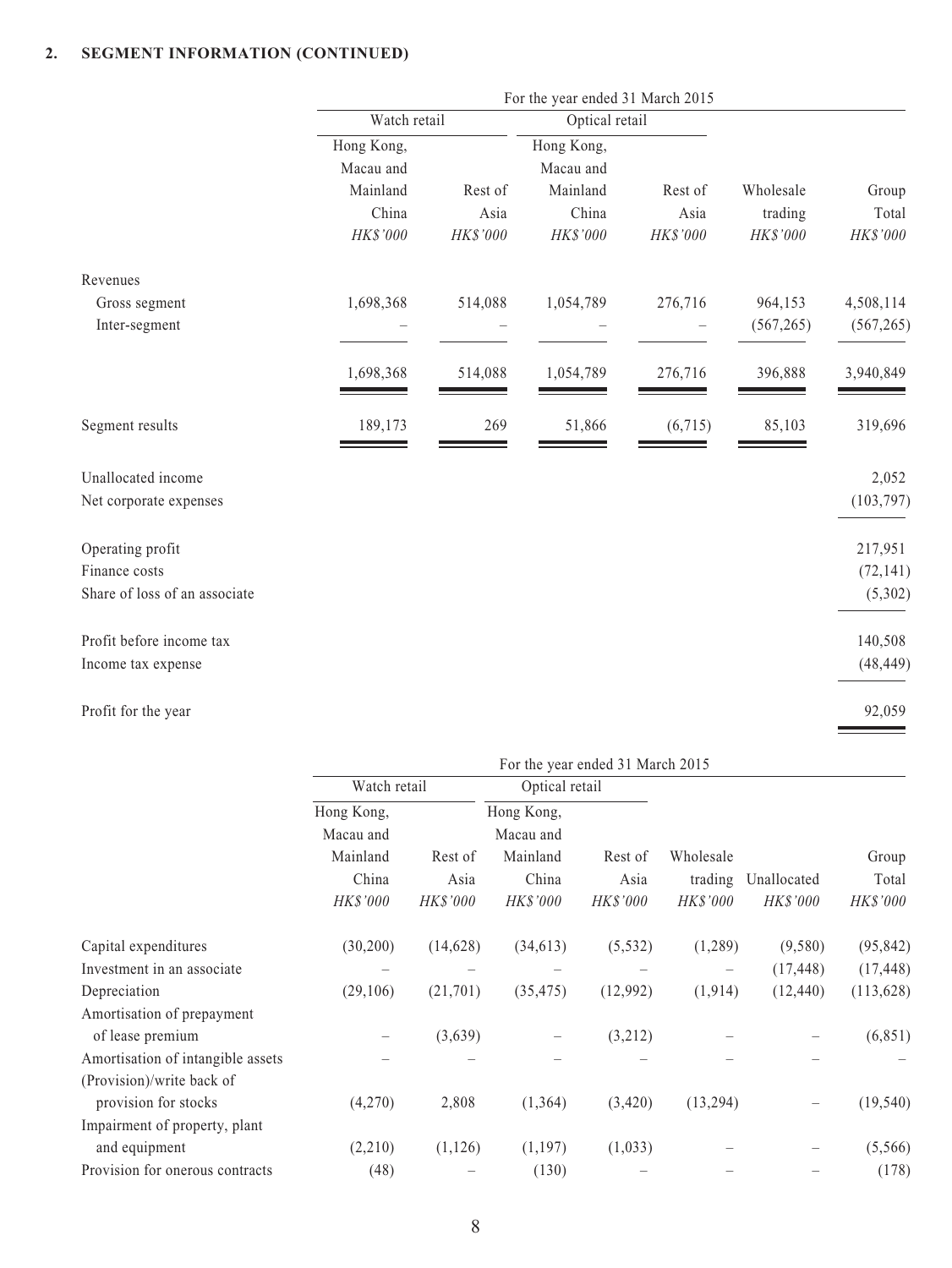| Watch retail |                 |                 | Optical retail  |                     |           |
|--------------|-----------------|-----------------|-----------------|---------------------|-----------|
| Hong Kong,   |                 | Hong Kong,      |                 |                     |           |
| Macau and    |                 | Macau and       |                 |                     |           |
| Mainland     | Rest of         | Mainland        | Rest of         | Wholesale           | Group     |
| China        | Asia            | China           | Asia            | trading             | Total     |
| HK\$'000     | <b>HK\$'000</b> | <b>HK\$'000</b> | <b>HK\$'000</b> | <b>HK\$'000</b>     | HK\$'000  |
| 984,203      | 281,030         | 364,807         | 143,711         | 460,885             | 2,234,636 |
|              |                 |                 |                 |                     | 856,776   |
|              |                 |                 |                 |                     | 3,091,412 |
| 272,781      | 47,184          | 157,045         | 25,777          | 67,842              | 570,629   |
|              |                 |                 |                 |                     | 1,066,953 |
|              |                 |                 |                 |                     | 1,637,582 |
|              |                 |                 |                 | As at 31 March 2015 |           |

An analysis of the Group's revenues by geographical area is as follows:

|                | 2016            | 2015      |
|----------------|-----------------|-----------|
|                | <b>HK\$'000</b> | HK\$'000  |
| Hong Kong      | 1,963,623       | 2,273,122 |
| Macau          | 222,964         | 270,335   |
| Mainland China | 391,093         | 397,102   |
| Rest of Asia   | 823,003         | 999,914   |
| Europe         | 1,033           | 376       |
|                | 3,401,716       | 3,940,849 |

An analysis of the Group's segments results by geographical area is as follows:

|                | 2016            | 2015      |
|----------------|-----------------|-----------|
|                | <b>HK\$'000</b> | HK\$'000  |
| Hong Kong      | 91,211          | 326,480   |
| Macau          | 39,907          | 78,759    |
| Mainland China | (110, 357)      | (98, 107) |
| Rest of Asia   | 4,450           | 15,511    |
| Europe         | (33,661)        | (2,947)   |
|                | (8, 450)        | 319,696   |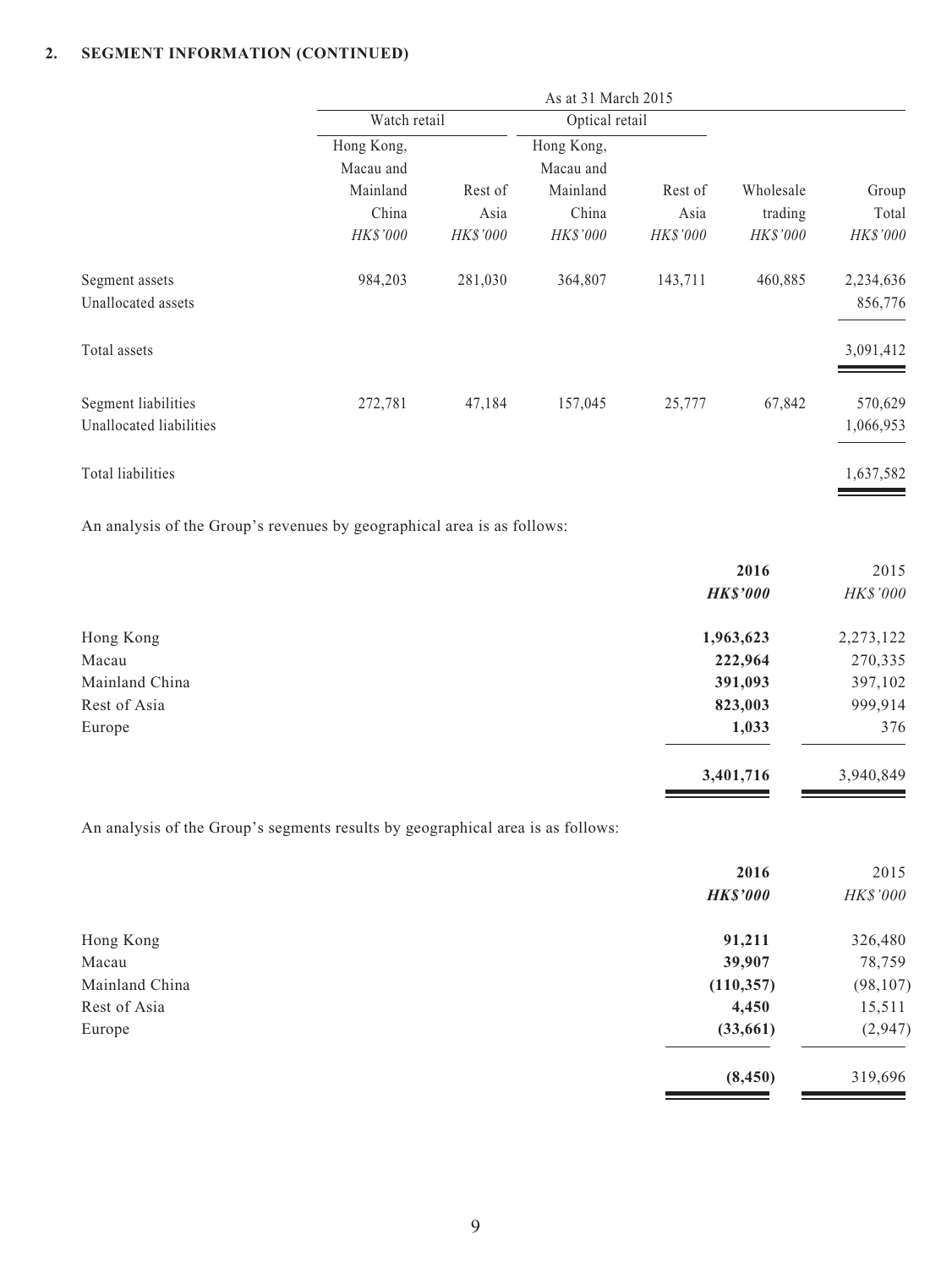An analysis of the Group's non-current assets (other than financial instruments and deferred tax assets) by geographical area is as follows:

|                | 2016            | 2015     |
|----------------|-----------------|----------|
|                | <b>HK\$'000</b> | HK\$'000 |
| Hong Kong      | 251,039         | 272,587  |
| Macau          | 169,204         | 168,863  |
| Mainland China | 61,592          | 59,530   |
| Rest of Asia   | 176,459         | 192,306  |
| Europe         | 80,721          | 96,164   |
|                | 739,015         | 789,450  |
|                |                 |          |

### **3. OTHER GAINS/(LOSSES), NET**

|                                                                  | 2016            | 2015            |
|------------------------------------------------------------------|-----------------|-----------------|
|                                                                  | <b>HK\$'000</b> | <i>HK\$'000</i> |
| Gain on bargain purchase of a subsidiary                         | 9,863           |                 |
| Gain on remeasuring to fair value of the existing interest in an |                 |                 |
| associate upon acquisition of control                            | 4,222           |                 |
| Gain/(loss) on disposal of property, plant and equipment, net    | 265             | (688)           |
| Exchange loss, net                                               | (2,170)         | (15, 869)       |
|                                                                  | 12.180          | (16, 557)       |

<u> The Common State</u>

<u> The Common State</u>

### **4. OTHER INCOME**

|                                  | 2016            | 2015     |
|----------------------------------|-----------------|----------|
|                                  | <b>HK\$'000</b> | HK\$'000 |
| Building management fee income   | 2,340           | 2,340    |
| Dividend income from investments | 3,506           | 2,052    |
| Interest income                  | 1,946           | 1,342    |
| Sundries                         | 14,578          | 19,584   |
|                                  | 22,370          | 25,318   |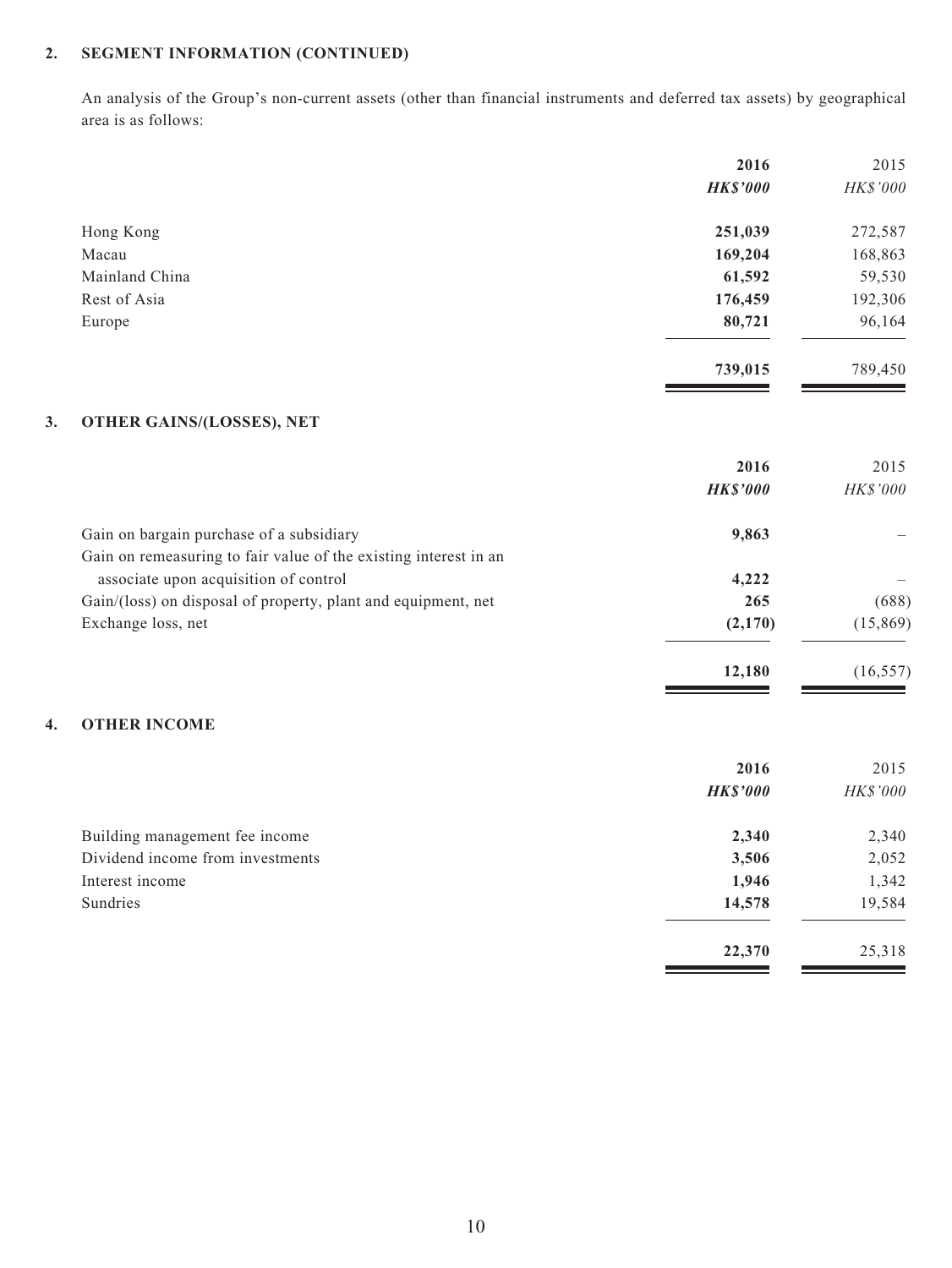#### **5. EXPENSES BY NATURE**

|                                                      | 2016            | 2015      |
|------------------------------------------------------|-----------------|-----------|
|                                                      | <b>HK\$'000</b> | HK\$'000  |
| Cost of stocks sold and raw materials consumed       | 1,370,752       | 1,524,407 |
| Amortisation of intangible assets                    | 2,346           |           |
| Amortisation of prepayment of lease premium          | 5,900           | 6,851     |
| Depreciation of property, plant and equipment        |                 |           |
| $-$ Owned                                            | 108,220         | 113,623   |
| - Leased                                             | 54              | 5         |
| Impairment of property, plant and equipment          | 7,021           | 5,566     |
| Impairment of intangible assets                      | 26,431          |           |
| Provision for onerous contracts                      | 17,560          | 178       |
| Auditor's remuneration                               |                 |           |
| - Audit services                                     | 5,350           | 5,539     |
| - Non-audit services                                 | 1,777           | 3,300     |
| Operating leases on buildings                        | 715,354         | 698,840   |
| Provision for stocks                                 | 34,230          | 19,540    |
| Impairment of debtors                                | 80              | 116       |
| Write back of bad debts provision                    | (55)            | (40)      |
| Donations                                            | 293             | 5,316     |
| Employee benefit expenses                            | 683,546         | 717,586   |
| Others                                               | 552,342         | 630,832   |
| Total cost of sales, selling expenses, general and   |                 |           |
| administrative expenses and other operating expenses | 3,531,201       | 3,731,659 |

#### **6. INCOME TAX EXPENSE**

Hong Kong profits tax has been provided at the rate of 16.5% on the estimated assessable profits for the year ended 31 March 2016 (2015: 16.5%) less relief for available tax losses. Taxation on overseas profits has been calculated on the estimated assessable profits for the year at the rates of taxation prevailing in the territories in which the Group operates.

The amount of income tax charged to the consolidated income statement represents:

| 2016            | 2015            |
|-----------------|-----------------|
| <b>HK\$'000</b> | <b>HK\$'000</b> |
|                 |                 |
| 11,188          | 34,668          |
| 6,145           | 20,796          |
| (1,048)         | 48              |
| 16,285          | 55,512          |
| (12,219)        | (7,063)         |
| 4,066           | 48,449          |
|                 |                 |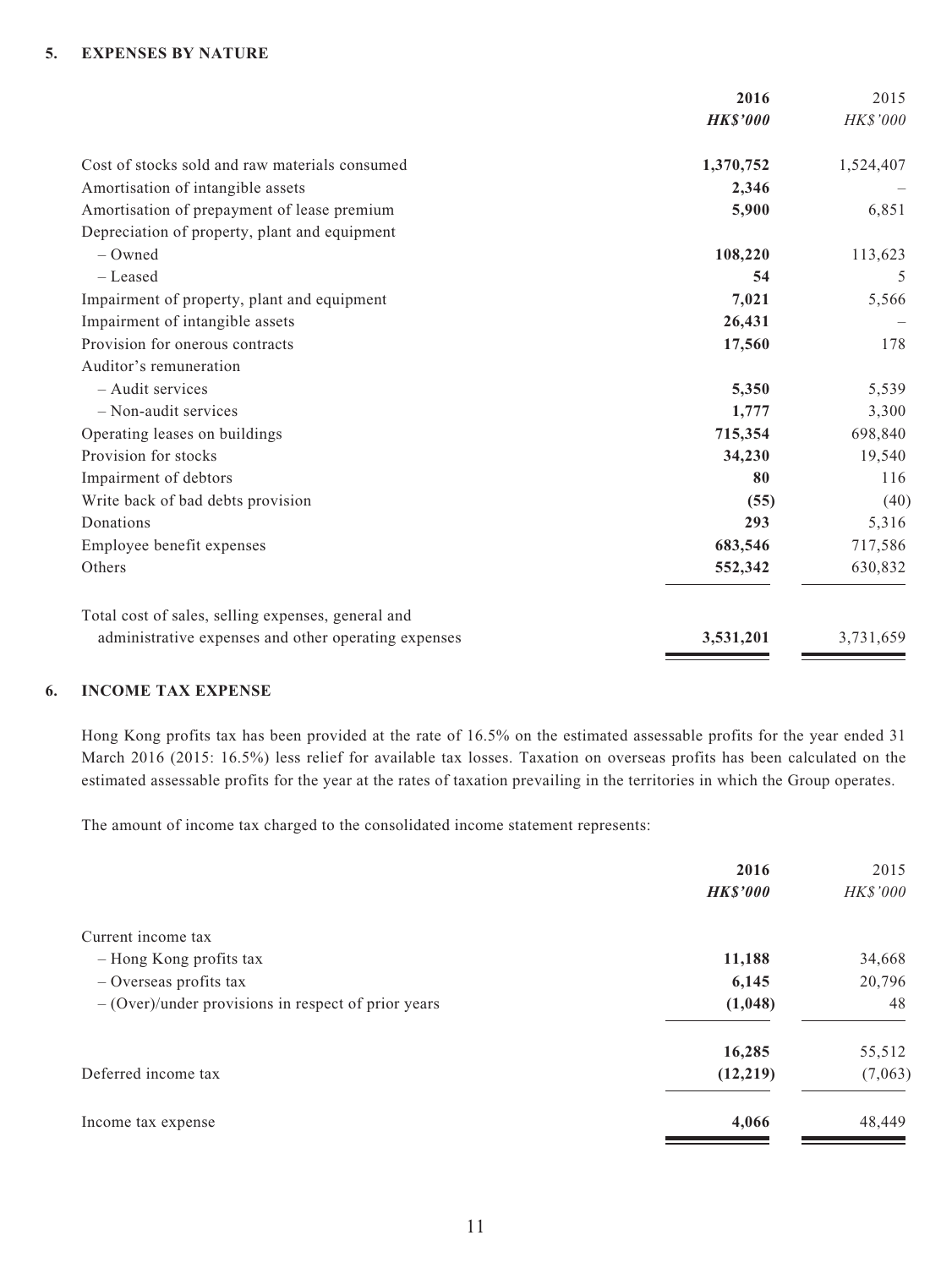### **7. DIVIDENDS**

|                                                                  | 2016           | 2015            |
|------------------------------------------------------------------|----------------|-----------------|
|                                                                  | <b>HKS'000</b> | <b>HK\$'000</b> |
| No interim dividend for 2016 (2015: HK\$0.02 per ordinary share) |                | 20,929          |
| No final dividend for 2016 (2015: HK\$0.01 per ordinary share)   |                | 10,465          |
|                                                                  |                | 31,394          |

#### **8. (LOSS)/EARNINGS PER SHARE**

#### **Basic**

Basic (loss)/earnings per share is calculated by dividing the (loss)/profit attributable to equity holders of the Company by the weighted average number of ordinary shares in issue during the year.

|                                                                        | 2016      | 2015      |
|------------------------------------------------------------------------|-----------|-----------|
| Weighted average number of ordinary shares in issue (thousands)        | 1,046,474 | 1,046,474 |
| (Loss)/profit attributable to equity holders of the Company (HK\$'000) | (190,009) | 91,756    |
| Basic (loss)/earnings per share (HK cents)                             | (18.16)   | 8.77      |

### **Diluted**

Diluted (loss)/earnings per share is calculated by adjusting the weighted average number of ordinary shares outstanding to assume conversion of all dilutive potential ordinary shares. The Group's dilutive potential ordinary shares in existence represent convertible bonds. The convertible bonds are assumed to have been converted into ordinary shares, and the net (loss)/profit is adjusted to eliminate the expense relating to the convertible bonds less the tax effect.

Diluted (loss)/earnings per share for the year ended 31 March 2016 and 31 March 2015 equals basic (loss)/earnings per share as the conversion of convertible bonds would be anti-dilutive.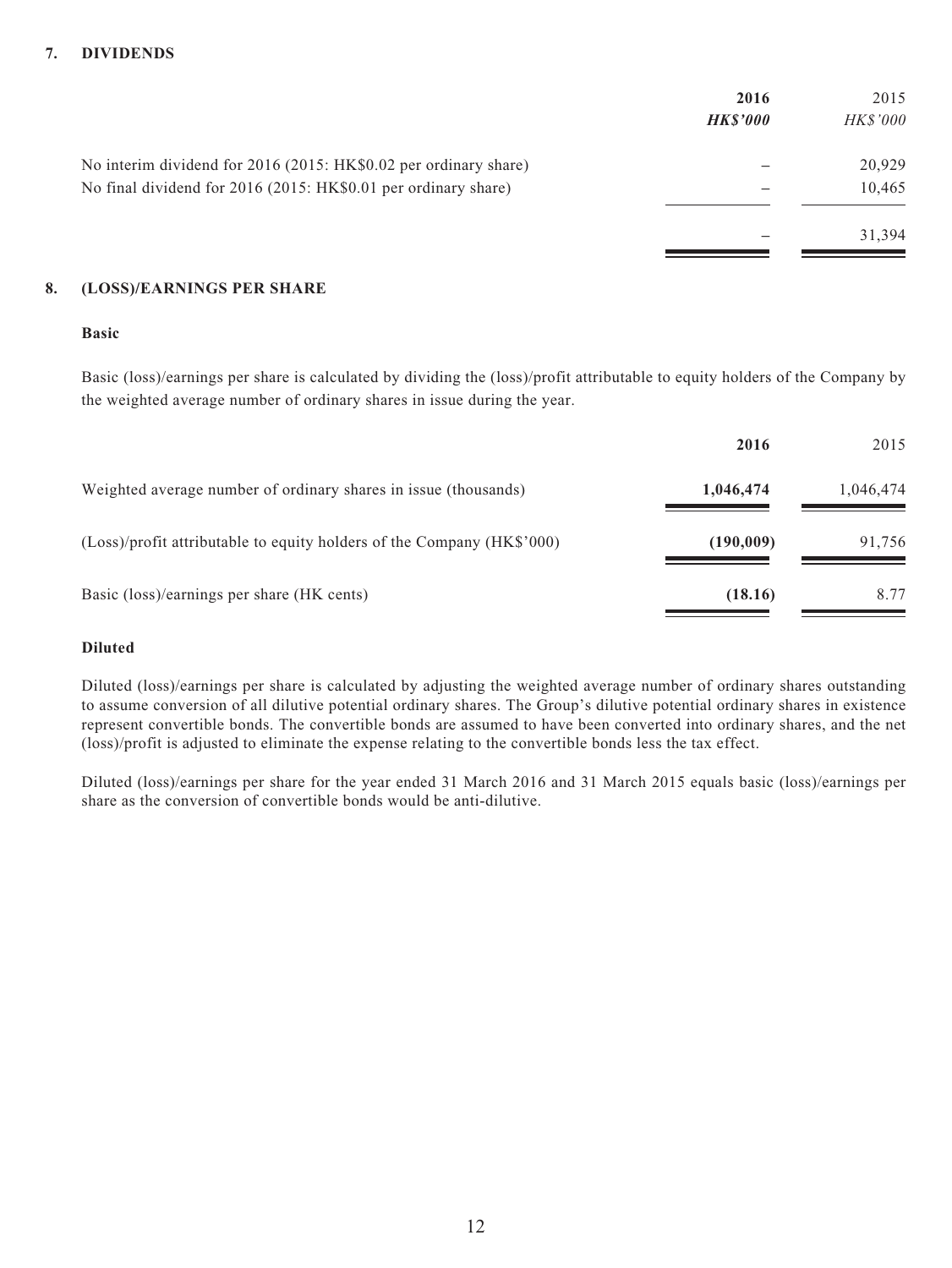# **9. DEBTORS, DEPOSITS AND PREPAYMENTS**

|                                                 | 2016<br><b>HK\$'000</b> | 2015<br>HK\$'000 |
|-------------------------------------------------|-------------------------|------------------|
| Trade debtors, gross                            | 249,337                 | 253,892          |
| Less: provision for impairment of trade debtors | (549)                   | (472)            |
| Trade debtors, net                              | 248,788                 | 253,420          |
| Deposits, prepayments and other debtors         | 338,308                 | 344,075          |
|                                                 | 587,096                 | 597,495          |
| Less: non-current portion                       | (153, 846)              | (166, 752)       |
| Current portion                                 | 433,250                 | 430,743          |
| Trade debtors analysed by invoice date (note):  |                         |                  |
| Below 60 days                                   | 54,902                  | 82,561           |
| Over 60 days                                    | 194,435                 | 171,331          |
|                                                 | 249,337                 | 253,892          |

*Note:*

The Group allows an average credit period of 60 days from the invoice date to its trade debtors.

# **10. CREDITORS AND ACCRUALS**

|                                           | 2016<br><b>HK\$'000</b> | 2015<br>HK\$'000 |
|-------------------------------------------|-------------------------|------------------|
| Trade creditors analysed by invoice date: |                         |                  |
| Below 60 days                             | 317,014                 | 298,550          |
| Over 60 days                              | 4,247                   | 22,981           |
|                                           | 321,261                 | 321,531          |
| Other creditors and accruals              | 267,974                 | 279,957          |
|                                           | 589,235                 | 601,488          |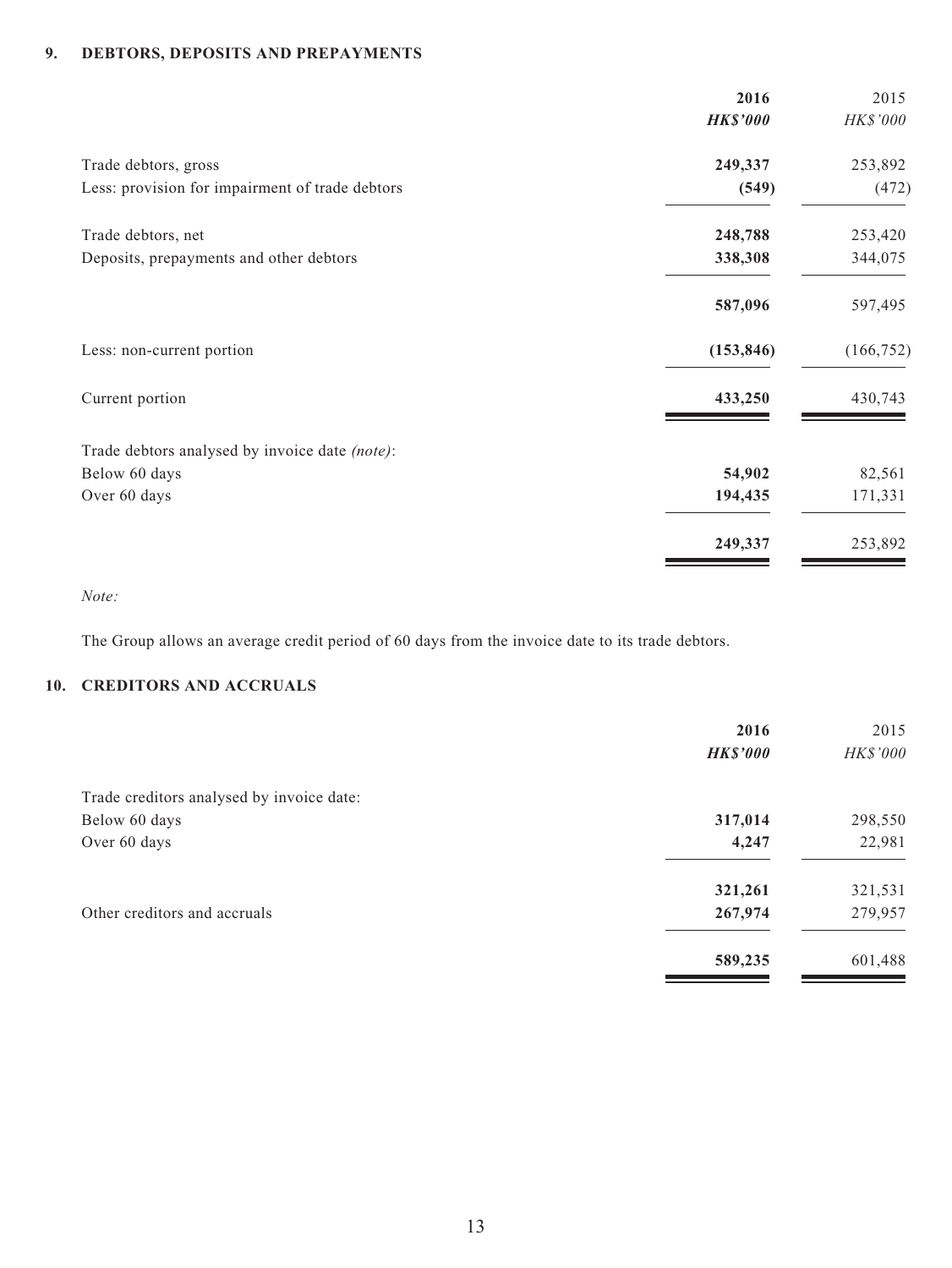#### **11. COMMITMENTS**

#### **(a) Capital commitments of the Group for property, plant and equipment**

|                                   | 2016<br><b>HK\$'000</b> | 2015<br>HK\$'000 |
|-----------------------------------|-------------------------|------------------|
| Contracted but not provided for   | 6,275                   | 8,950            |
| Authorised but not contracted for | 8,509                   |                  |
|                                   | 14,784                  | 8,950            |

#### **(b) Commitments under operating leases (where the Group is the lessee)**

The Group had future aggregate minimum lease payments under non-cancellable operating leases as follows:

|                                                   | 2016            | 2015            |
|---------------------------------------------------|-----------------|-----------------|
|                                                   | <b>HK\$'000</b> | <b>HK\$'000</b> |
| <b>Buildings</b>                                  |                 |                 |
| Not later than one year                           | 581,130         | 633,709         |
| Later than one year but not later than five years | 453,802         | 600,653         |
| Later than five years                             | 4,935           | 10,790          |
|                                                   | 1,039,867       | 1,245,152       |

The leases have varying terms, escalation clauses and renewal rights. The operating lease rentals of certain outlets are based on the higher of a minimum guaranteed rental or a sales level based rental. The minimum guaranteed rental has been used to arrive at the above commitments.

### **12. BUSINESS COMBINATION**

On 16 April 2015, the Group acquired an additional 48% equity interest in CATENA SA, a Swiss watch movement manufacturer, for a cash consideration of EUR1,660,000 and entered into a shareholders' agreement with the 12% equity interest holder of CATENA SA for a call option to purchase the 12% equity interest. Together with the previously owned 40% equity interest and the Group's underlying right to the call option, the Group is considered as controlling all equity interest in CATENA SA.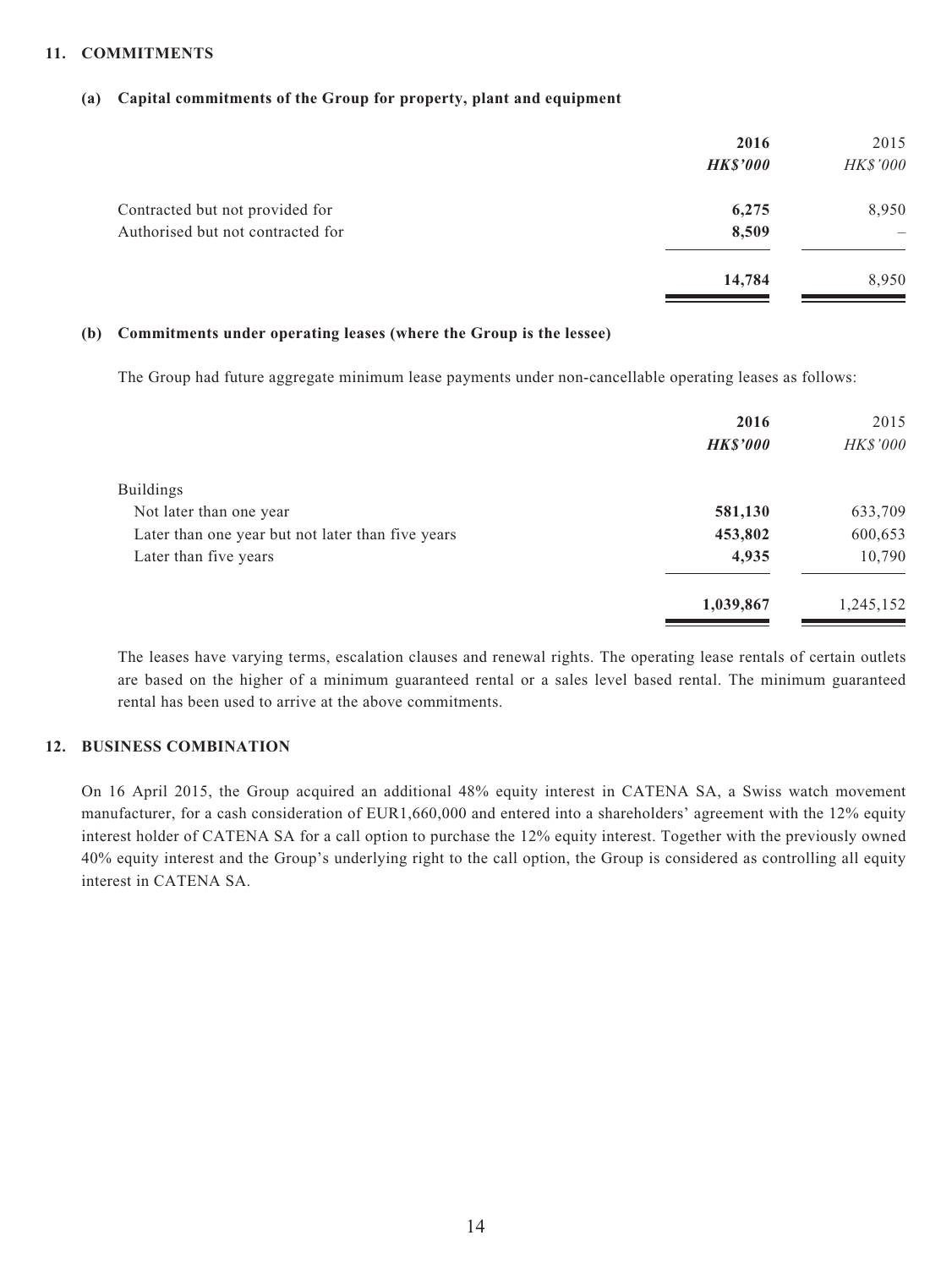#### **12. BUSINESS COMBINATION (CONTINUED)**

The following table summarises the consideration paid for CATENA SA and the fair value of assets acquired and liabilities assumed at the acquisition date:

|                                                                                       | <b>HK\$'000</b> |
|---------------------------------------------------------------------------------------|-----------------|
| Consideration:                                                                        |                 |
| $-$ Cash                                                                              | 14,386          |
| - Deferred consideration payable in respect of the call option                        | 11,083          |
| Total consideration                                                                   | 25,469          |
| Recognised amounts of identifiable assets and liabilities assumed                     |                 |
| Property, plant and equipment                                                         | 3,532           |
| Intangible assets                                                                     | 70,816          |
| <b>Stocks</b>                                                                         | 25,849          |
| Debtors and prepayments                                                               | 2,206           |
| Cash and cash equivalents                                                             | 22,257          |
| Creditors and accruals                                                                | (10, 957)       |
| Deferred tax liabilities                                                              | (9, 844)        |
| Total identifiable net assets                                                         | 103,859         |
| Less: Fair value of equity interest in CATENA SA held before the business combination | (68, 527)       |
|                                                                                       | 35,332          |
| Bargain purchase                                                                      | (9,863)         |
|                                                                                       | 25,469          |
| Additional purchase consideration settled in cash                                     | (14, 386)       |
| Cash and cash equivalents acquired                                                    | 22,257          |
| Cash inflow on acquisition                                                            | 7,871           |

Acquisition-related costs of HK\$770,000 have been charged to administrative expenses in the consolidated income statement for the year ended 31 March 2016.

The Group recognised a gain of HK\$4,222,000 as a result of remeasuring its 40% equity interest in CATENA SA held before the business combination at fair value. The gain is included in other gains/(losses), net in the consolidated income statement for the year ended 31 March 2016.

A gain on bargain purchase of HK\$9,863,000 has been recognised to other gains/(losses), net in the consolidated income statement for the year ended 31 March 2016.

The identified intangible assets represent technical know-how for watch movements with a useful life of 30 years. The fair value of the intangible assets as at the date of acquisition is determined based on cash flow projections using multiperiod excess earning method with a discount rate of 12%.

CATENA SA contributed a revenue of approximately HK\$606,000 and a loss of approximately HK\$44,812,000 to the Group for the year ended 31 March 2016.

Had CATENA SA been consolidated from 1 April 2015, the consolidated income statement would show revenue of approximately HK\$3,401,716,000 and a loss of approximately HK\$189,779,000.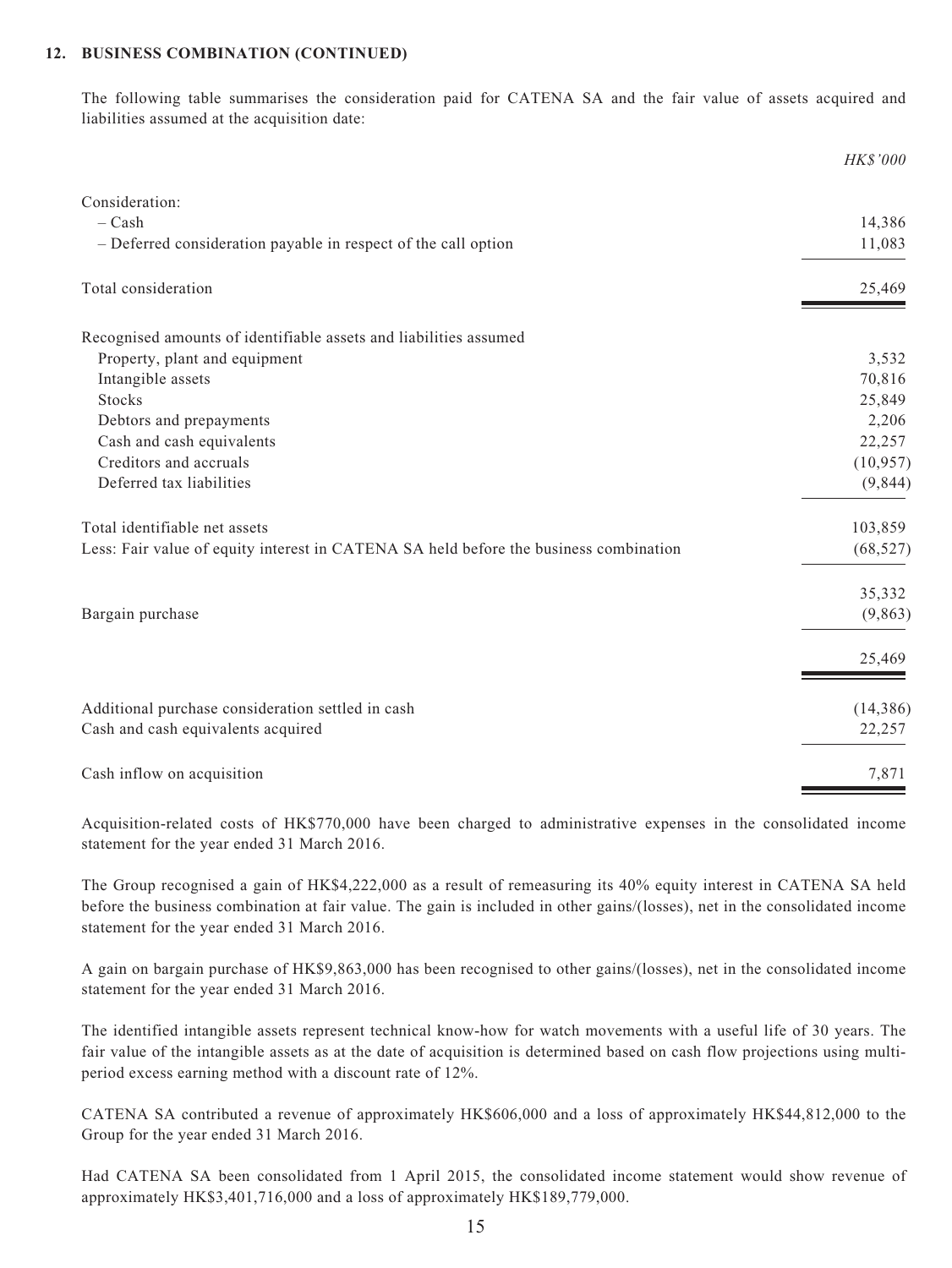#### **13 POST BALANCE SHEET DATE EVENT**

On 23 June 2016, the Company announced that the Company entered into an amendment deed with the holder of convertible bonds of HK\$371,022,600 issued on 18 December 2012, (the "Convertible Bonds") to early redeem the outstanding Convertible Bonds at 100% of their principal amount, to pay the accrued coupon interest of HK\$6,493,000 up to 18 December 2016, and a sum equivalent to a payment for the put option of the Convertible Bonds (if the put option in the original Convertible Bond Instrument has not been exercised on or prior to the early redemption date) of HK\$111,306,780 on or before 30 September 2016.

### **MANAGEMENT DISCUSSION AND ANALYSIS**

The Board presents a discussion and analysis of the Group's audited consolidated results for the year ended 31 March 2016.

### **BUSINESS REVIEW**

- Group Turnover decreased by 13.7% (FX neutral: 10.7%)
- Group Gross Profit Margin down 1.6 percentage point to 59.7%
- Group Net Loss at HK\$190.0 million
- Inventory reduced by HK\$229.1 million, or 17.3% y-o-y
- Net cash inflow from operating activities of HK\$226 million

The Group's businesses comprise principally of watch retailing ("CITY CHAIN"), optical retailing ("OPTICAL 88" and "eGG Optical Boutique"); and the wholesale trading of watches ("SEIKO"). Operating around 640 shops in Hong Kong, Macau, Mainland China, Singapore, Malaysia and Thailand, our businesses offer affordable lifestyle products and quality services targeting middle class consumers in Asia.

In the financial year under review, the slowdown in emerging economies, volatile stock markets, a strong US dollar and a weak yuan contributed to weak consumer sentiment, falling tourist numbers and sluggish domestic consumption in markets where the Group operates.

For the year ended 31 March 2016, the Group recorded a decline in turnover of 13.7% (FX neutral: 10.7 %) to HK\$3,401.7 million (2015: HK\$3,940.8 million) and a loss attributable to the Group's equity holders of HK\$190.0 million (2015: net profit of HK\$91.8 million).

The Group would report a loss attributable to shareholders of HK\$88.8 million (2015: Profit of HK\$147.4 million) after excluding (i) the non cash impact of an increase in the liability component of convertible bonds of HK\$71.3 million (2015: HK\$55.4 million), (ii) a provision made for onerous leases of shops of HK\$17.6 million (2015: HK\$0.2 million), (iii) an impairment of intangible assets related to our Swiss movement assembly facilities of HK\$26.4 million (2015: nil) and (iv) the bargain purchase and fair value gain made on acquisition of a subsidiary of HK\$14.1 million (2015: nil).

During the year under review, the Group adopted a two pronged strategy to reduce inventory and maintain a stable cash flow. Group net cash inflows from operating activities increased to HK\$226 million (2015: HK\$81.0 million) and Group inventory stood at HK\$1,098.6 million, down 17.3% (2015: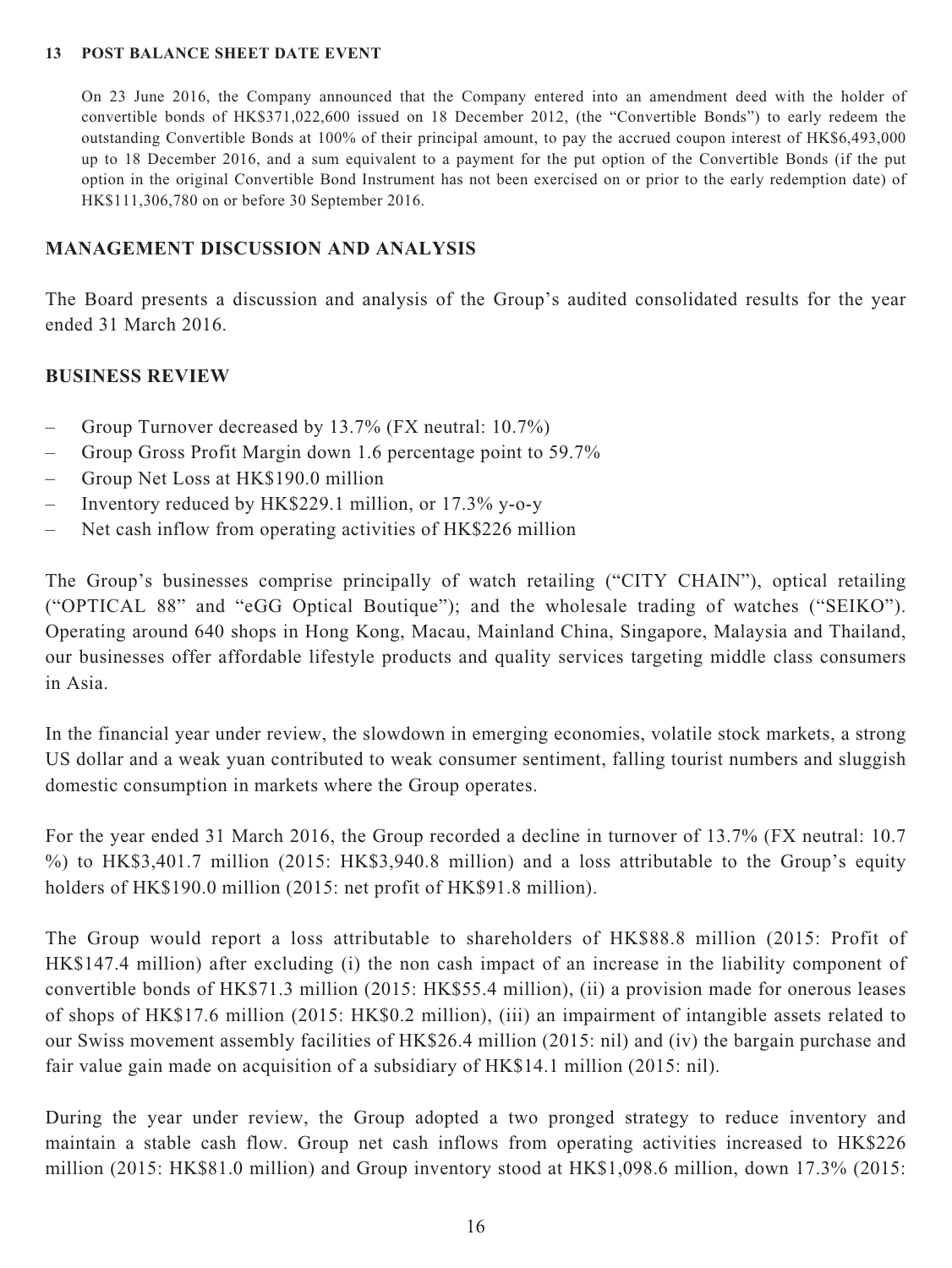HK\$1,327.7 million) against that as at 31 March 2015; with the size of inventory reduction outpacing the decline in turnover as inventory turnover days was shortened to 293 days (2015: 318 days).

The gross profit margin for the Group narrowed to 59.7% compared to 61.3% in FY2014/15 as aggressive promotional incentives were implemented to drive sales in a market severely impacted by the downturn. However, due to the more resilient nature of the optical business, Optical 88 and eGG, were able to maintain gross profit margins at stable levels.

Group operating costs fell by 2.1% to HK\$ 2,160.4 million (2015: HK\$ 2,207.3 million). The Group expects operating costs to be further reduced in FY2016/17. We have seen some softening of shop rentals towards the end of Q4 FY15/16, in Hong Kong, and we expect to see further downward pressure.

Group net debts decreased by around 5.6% to HK\$521.7 million (March 2015: HK\$552.4 million) whilst Group gearing ratio edged up to 42.4% (2015: 38.2%). Excluding convertible bonds, bank borrowings net of bank balance was reduced to HK\$75.3 million (2015: HK\$171.7 million) with increased operating cash inflow.

# **FINAL DIVIDEND**

Due to the challenging operating environment, the Board does not recommend the payment of a final dividend for the year ended 31 March 2016 (2015: HK\$0.01 per ordinary share).

# *CITY CHAIN GROUP*

- City Chain Group turnover down 18.5%
- City Chain Group LBIT of HK\$31.0 million

City Chain Group with around 350 stores in Hong Kong, Macau, Mainland China, Singapore, Thailand and Malaysia together with on-line stores at http://citychain.tmall.com/ and http://titus.tmall.com/ posted a decrease in turnover of 18.5% to HK\$1,803.8 million (2015: HK\$2,212.5 million) whilst recording a LBIT of HK\$31.0 million (2015: EBIT of HK\$189.4 million) due to the decline in turnover and a squeeze on gross profit margin. However, tight inventory management and prudent stock replenishment led to faster stock turnover and inventory was reduced by 32.2% y-o-y.

# *Hong Kong and Macau*

City Chain Hong Kong and Macau saw turnover falling by 20.3% to HK\$1,169.9 million. (2015: HK\$1,467.4 million). This was due to the decline in Mainland Chinese tourist traffic and associated spending fall, together with the general economic slowdown in Hong Kong and Macau.

With the decrease in turnover and narrowed gross profit margin triggered by promotions to boost consumer purchase, dis-economies of scale hit bottom line and EBIT decreased to HK\$43.9 million (2015: HK\$244.3 million). This was despite operating costs (other than shop rentals) dropping by 12.2%. The Group is also streamlining fixed costs to reduce the ratio of fixed costs to turnover whilst retaining more flexibility with variable costs. Inventory was reduced by 29.9% y-o-y.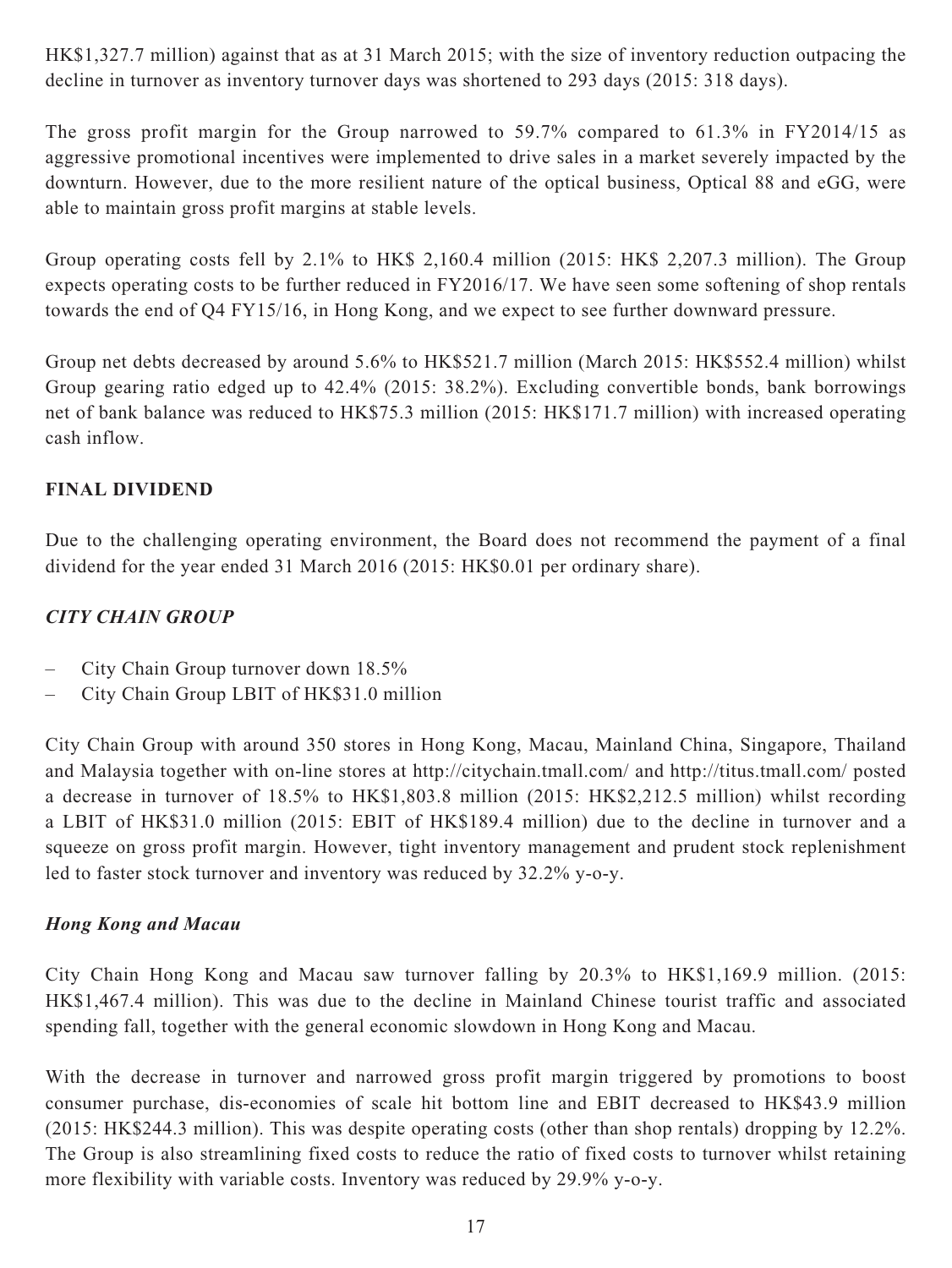# *Mainland China*

Our operations in Mainland China faced a very challenging operating environment following volatile stock markets and the depreciation of the yuan in mid 2015 and a further slowdown of the Chinese economy in the second half of FY 2015/16. Turnover fell by 5.6% (FX neutral: 3.3%) to HK\$218.0 million (2015: HK\$230.9 million) with a corresponding decrease in number of shops. LBIT widened to HK\$74.7 million (2015: HK\$55.1 million).

Our e-business saw strong turnover growth. This momentum is expected to continue in FY2016/17. The fast growing Mainland online market is an important focal point and key to our  $O<sub>2</sub>O$  strategy. To capture this growth, we continue to invest in our e-business by enriching the product mix and appeal of our house brands through increased marketing.

Mainland China continues to be the focus for the long term development of City Chain both online and offline.

# *South East Asia*

With reduced number of shops in Thailand and Singapore and the introduction of GST in Malaysia, turnover dropped by 19.1% to HK\$415.9 million (2015: HK\$514.1 million) and a minor loss of HK\$0.2 million (2015: EBIT of HK\$ 0.3 million) was posted. Following a dissatisfactory performance in the first half, we saw a profit contribution in the second half.

The losses in Singapore and Thailand were contained in FY2015/16 with disciplined management of operating costs and closure of non-performing shops. Malaysia remains a profitable market despite the adverse external conditions.

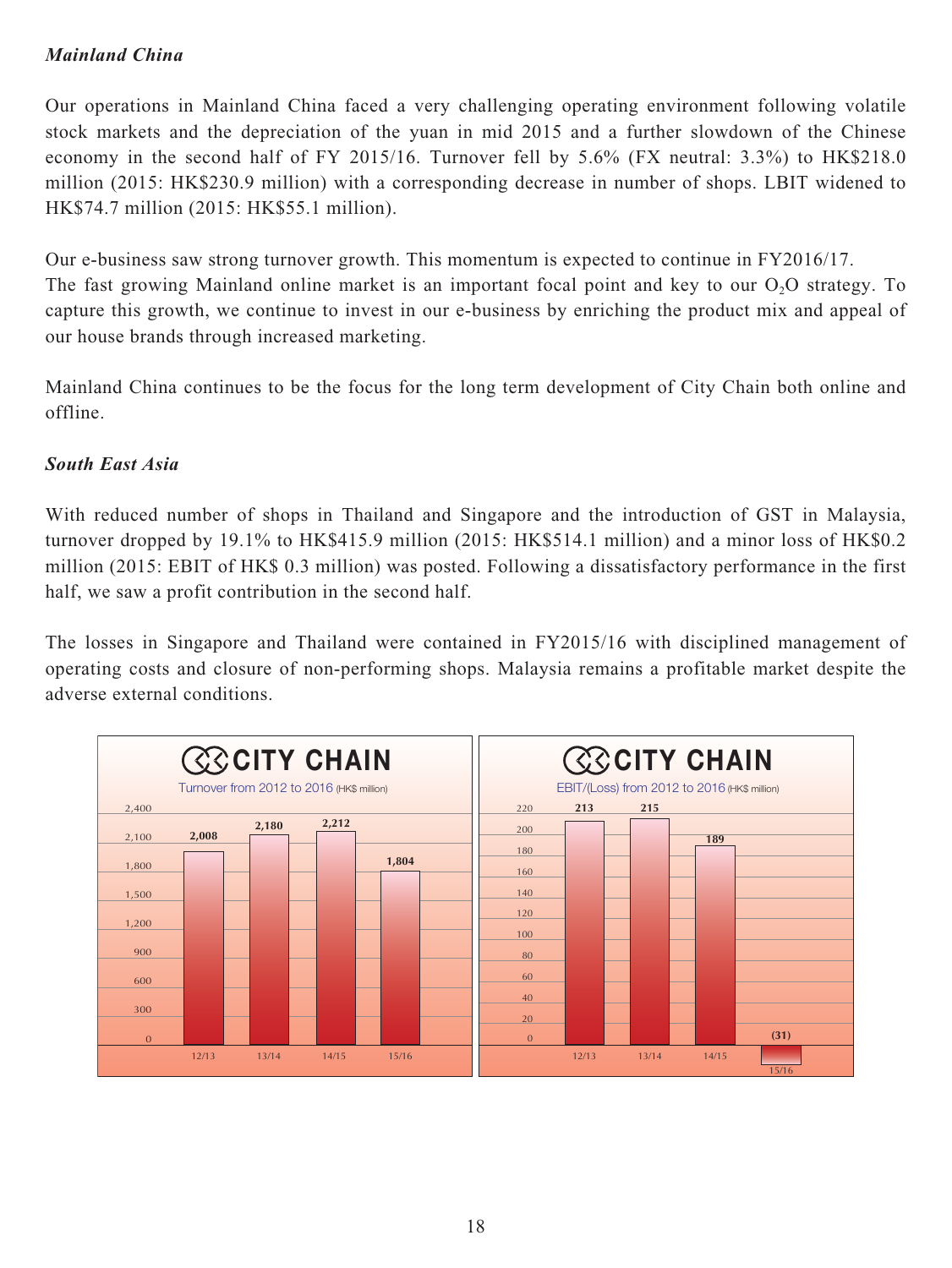## *OPTICAL 88 GROUP*

- Optical 88 Group turnover down 10.3%
- Optical 88 Group EBIT down 46.7% to HK\$32.6 million

Given cautious local consumption, Optical 88 Group with around 220 stores in Hong Kong, Macau, Mainland China, Singapore, Thailand and Malaysia posted a decrease in turnover of 10.3% to HK\$1,092.2 million (2015: HK\$1,218.1 million) and a corresponding decline in EBIT to HK\$32.6 million (2015: EBIT of HK\$61.2 million). Through a committed focus on providing differentiated professional eye care services, gross profit margin improved. Further, y-o-y, inventory was reduced by 19.3%.

### *Hong Kong and Macau*

With weak local consumption and reduced tourist spend, Hong Kong and Macau posted a turnover decrease of 9.2% to HK\$758.5 million (2015: HK\$835.6 million) with EBIT falling by 44.5% to HK\$52.9 million (2015: HK\$95.4 million) but a healthy gross profit margin was maintained. Operating costs other than shop rentals dropped by 4.6%.

We are targeting the market potential of aging demographics and the ever increasing demand of children with eye-care needs. The Group is also developing the market for hearing aid care and so far results have been within expectations. Therefore, we will continue to further explore and develop this in the next year.

# *Mainland China*

Amid weak market sentiment and fierce competition, our Mainland China business maintained turnover at HK\$105.0 million (2015: HK\$105.8 million) and achieved a significant reduction in loss to HK\$9.7 million (2015: HK\$27.5 million), contributed by profit growth in Southern China. Excluding Eastern China, where operations have ceased, Mainland China turnover in local currency terms edged up 5.2% and loss fell to HK\$8.4 million (2015: HK\$20.2 million). Southern China reported almost break-even results in the second half of FY2015/16 as operating costs decreased by 4.0% y-o-y.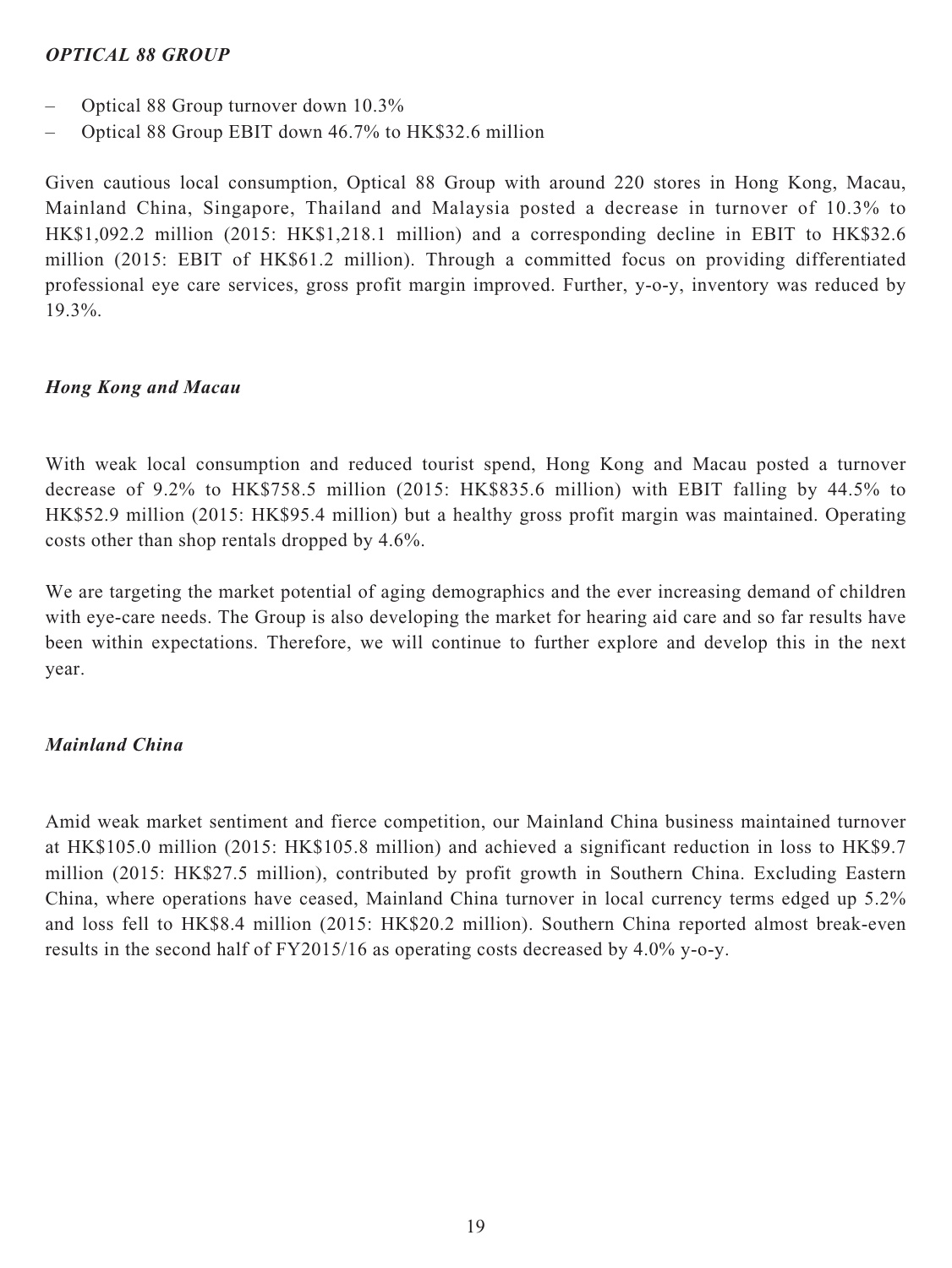# *South East Asia*

Faced with sluggish domestic consumption and depreciation of local currencies, turnover declined by 17.3% to HK\$228.7 million (2015: HK\$ 276.7 million) and a loss of HK\$ 10.6 million (2015: HK\$6.7 million) was reported. Gross profit margin in Thailand was under pressure whilst gross profit margin in Malaysia saw an uplift.

However, bottom line performance in Southeast Asia greatly improved, turning to a profit in the second half of FY2015/16 with positive contributions from Thailand and Malaysia.

Well contained operating costs helped to alleviate the unfavorable decline in gross profit and the loss in Singapore narrowed in the second half of FY2015/16.

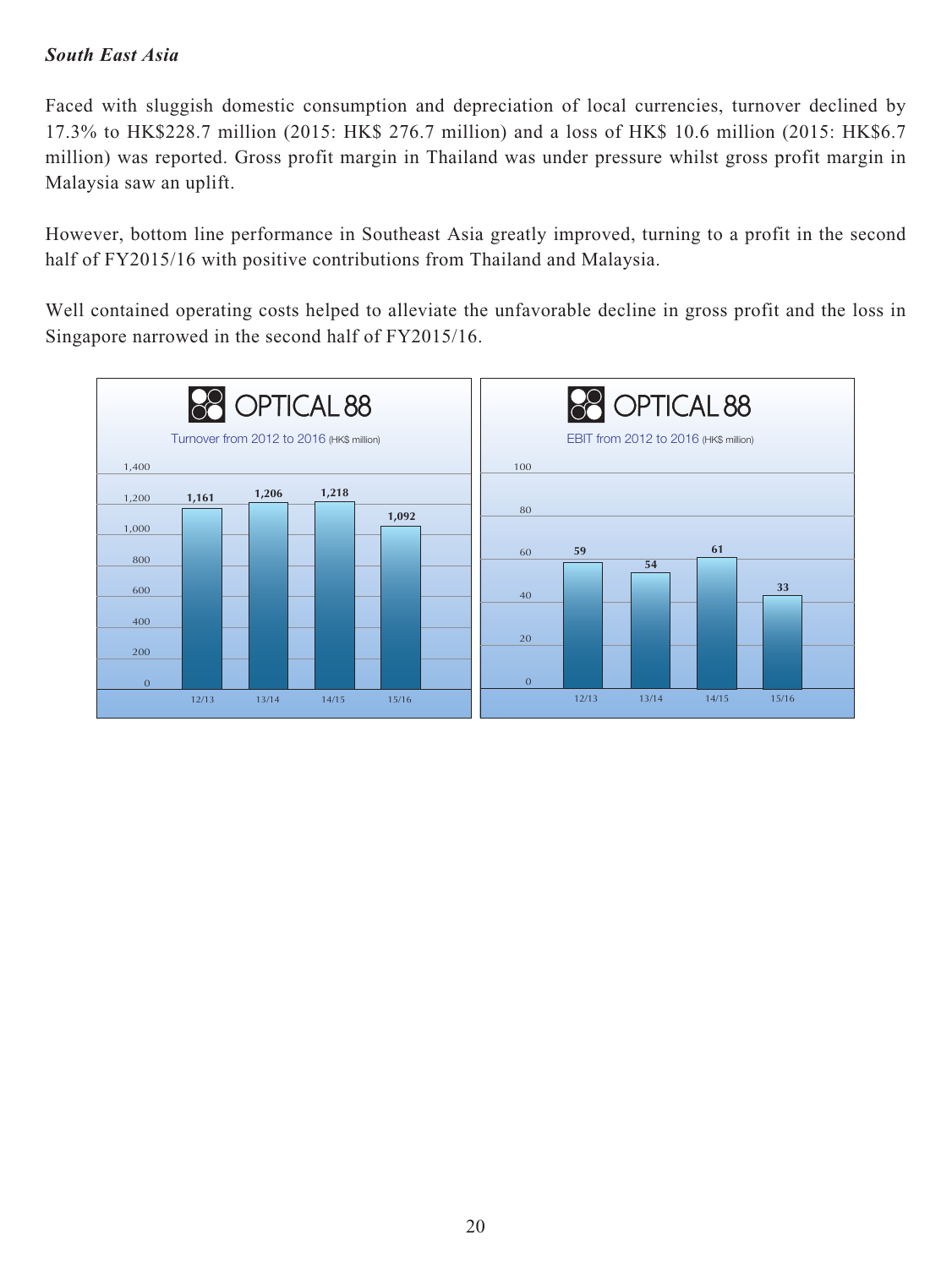# *eGG OPTICAL BOUTIQUE*

- Turnover up 42.5% to HK\$161.6 million
- Breakeven in Hong Kong
- Positive same store sales growth

With the gradual roll out of eGG, there are currently 23 stores in Hong Kong, 38 stores in Mainland China and 7 stores in Southeast Asia. Organic growth contributed to a turnover of HK\$161.6 million, a rise of 42.5% from FY 2014/15. (2015: HK\$113.4 million).

eGG Hong Kong has gained popularity achieving a pleasing turnover growth of 43.4% to HK\$102.4 million (2015: HK\$71.4 million) and almost breakeven results (2015: loss of HK\$0.7 million).

In Mainland China, turnover was sharply up by 40.7% as there were further shop rollouts in Southwestern China and Guangdong. Loss increased to HK\$20.1 million (2015: HK\$15.3 million) due to initial diseconomies of scale associated with new shops. The Group maintains a positive view on the prospects of eGG in Mainland China.

eGG was started in Malaysia and Singapore in FY2015/16 and results achieved so far have been within expectations. There are plans for further roll out.

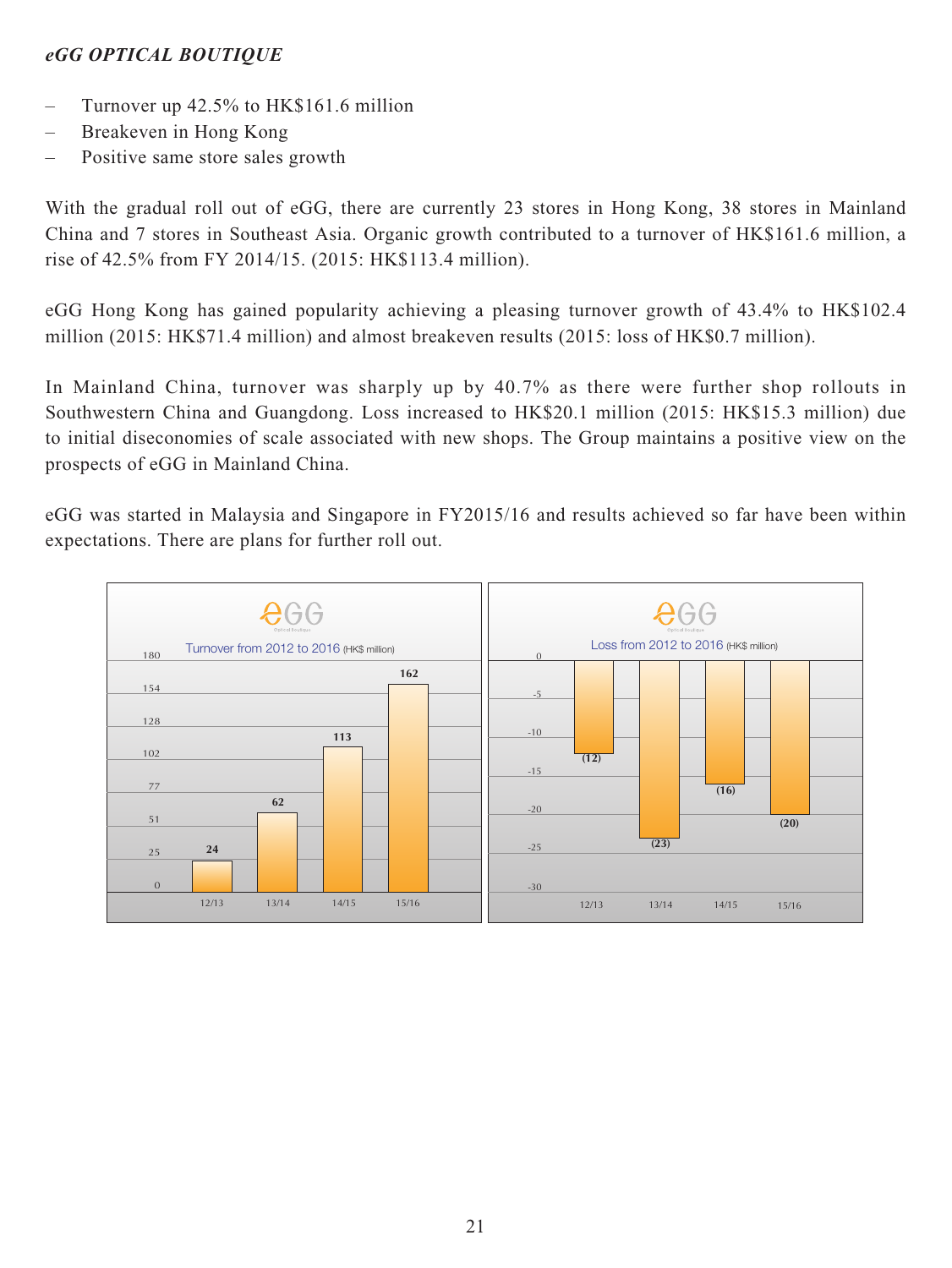# *SUPPLY CHAIN MANAGEMENT AND WHOLESALE TRADING*

This business division is made up of the Group's supply chain and watch and optical wholesale units.

Turnover decreased by 13.3% to HK\$344.1 million (2015: HK\$396.9 million) due to the slowdown in the Group's watch and optical wholesale businesses hit by a contraction in orders from retailers.

In view of the current sluggish sentiment in the traditional Swiss made mechanical watch market segment, a non-cash impairment of HK\$26.4 million was made with respect to our Swiss subsidiary engaged in the manufacture and assembly of Swiss mechanical watch movements. This impairment resulted in EBIT falling to HK\$10.2 million (2015: HK\$85.1 million).

# **OUTLOOK**

As we expect the soft retail climate in the regions where we operate to persist in the foreseeable future, we shall continue with prudent strategies adopted in FY2015/16, such as maintaining healthy cash flow; reducing/containing costs and CAPEX; and maintaining strict inventory control.

Nevertheless, we believe that the middle class demographic will continue to expand and favorable consumption patterns will eventually return. Therefore, our vision to transform the Group into a major retailer in Greater China has not changed and remains pivotal to the Group's future growth.

# **FINANCE**

The Group's gearing ratio as at 31 March 2016 was 42.4% (2015: 38.2%). Group gearing ratio was calculated based on the Group's net debt of HK\$521.7 million (2015: HK\$552.4 million) and shareholders' funds of HK\$1,229.8 million (2015: HK\$1,446.5 million). The Group's net debt was calculated based on the Group's borrowings of HK\$674.5 million (2015: HK\$631.8 million) and convertible bonds of HK\$446.4 million (2015: HK\$380.7 million) less the Group's bank balances and cash of HK\$599.2 million (2015: HK\$460.1 million).

Of the Group's borrowings at balance sheet date, HK\$656.4 million (2015: HK\$579.7 million) were repayable within 12 months.

Of the Group's borrowings, 3% (2015: 3%) were denominated in foreign currencies. The Group's bank borrowings denominated in Hong Kong Dollars were on a floating rate basis at either bank prime lending rates or short term inter-bank offer rates.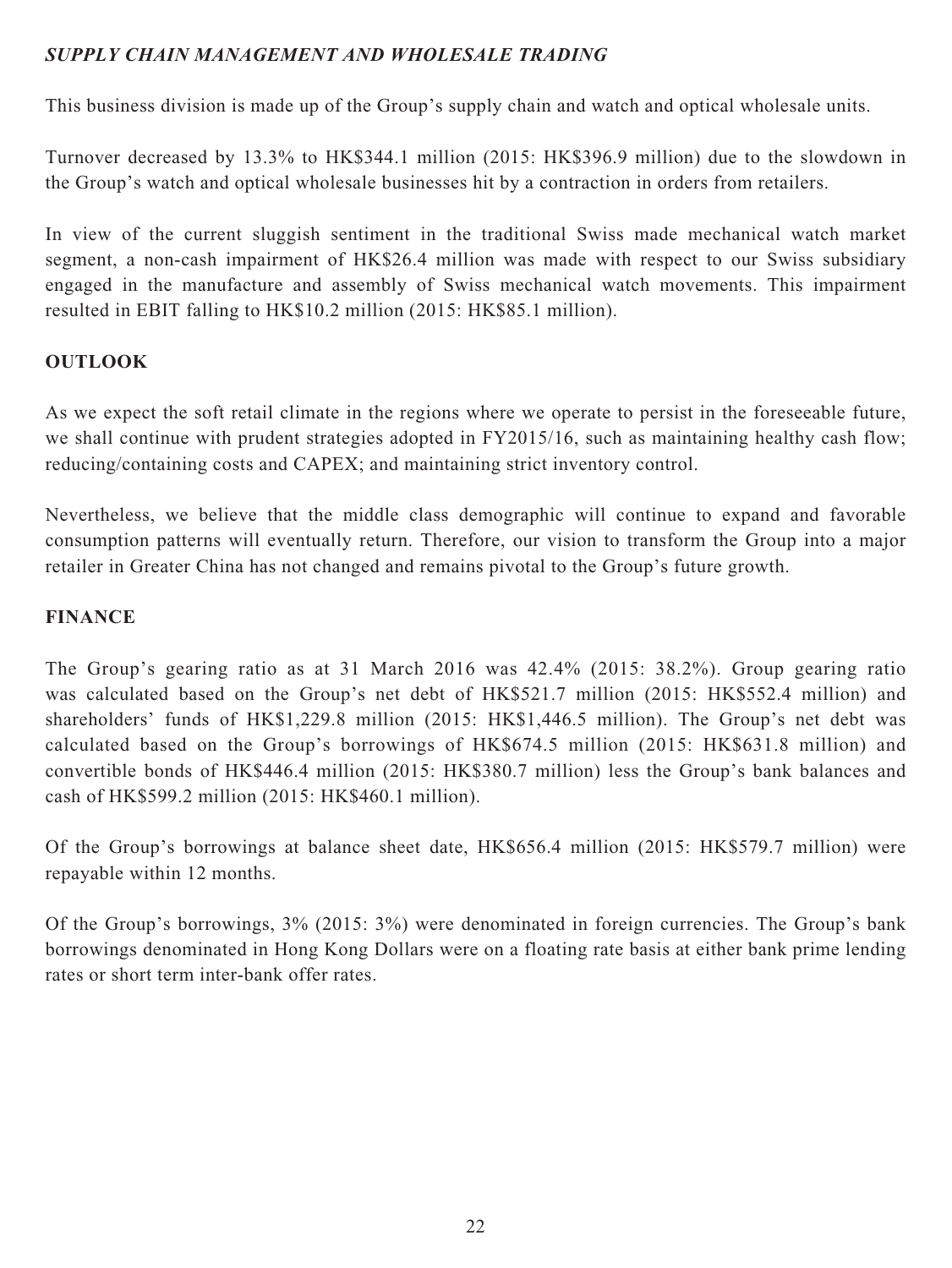Prior to the date of this announcement, the Group has obtained a one-off waiver from a bank from strict compliance with certain covenant requirement of a bank borrowing amounted to HK\$222,364,000.

The Group does not engage in speculative derivative trading.

As at 31 March 2016, the Group does not have any significant contingent liabilities.

On 23 June 2016, the Company announced that the Company entered into an amendment deed with the holder of convertible bonds of HK\$371,022,600 issued on 18 December 2012, (the "Convertible Bonds") to early redeem the outstanding Convertible Bonds at 100% of their principal amount, to pay the accrued coupon interest of HK\$6,493,000 up to 18 December 2016, and a sum equivalent to a payment for the put option of the Convertible Bonds (if the put option in the original Convertible Bond Instrument has not been exercised on or prior to the early redemption date) of HK\$111,306,780 on or before 30 September 2016.

# **CAPITAL STRUCTURE OF THE GROUP**

There was no change in the capital structure of the Group during the year.

# **CHANGES IN THE COMPOSITION OF THE GROUP**

There was no change in the composition of the Group during the year.

# **NUMBER AND REMUNERATION OF EMPLOYEES, REMUNERATION POLICIES, BONUS AND TRAINING SCHEMES**

The Group's remuneration policies are reviewed on a regular basis and remuneration packages are in line with market practices in the relevant countries where the Group operates. As of 31 March 2016, the Group had 3,668 (2015: 3,876) employees. The Group offers KPI related bonuses to eligible employees based on the performance of the Group and the individual employee. The Group also provides related training programmes to improve the quality, competence and skills of its employees.

# **DETAILS OF THE CHARGES ON GROUP ASSETS**

At 31 March 2016, certain of the Group's property, plant and equipment amounting to HK\$284 million (2015: HK\$294 million) were pledged to secure banking facilities granted to the Group.

# **CLOSURE OF REGISTER OF MEMBERS**

To determine entitlement to attend and vote at the forthcoming Annual General Meeting on 17 August 2016 (Wednesday) (or any adjournment thereof), the Register of Members of the Company will be closed from 12 August 2016 (Friday) to 17 August 2016 (Wednesday) both days inclusive, during which period no transfer of shares will be effected.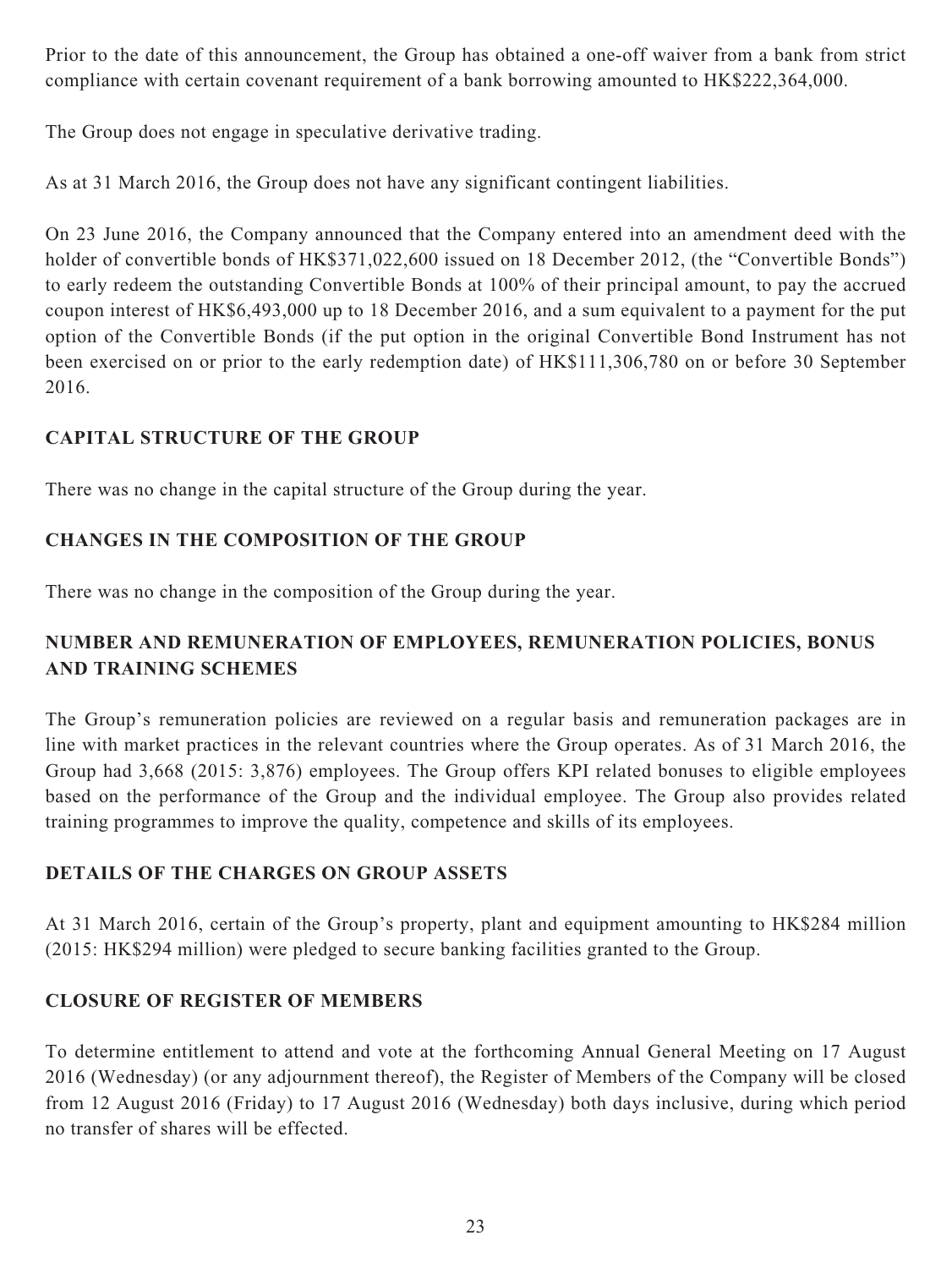All transfers accompanied by the relevant share certificates must be lodged with the Company's Hong Kong Share registrar, Computershare Hong Kong Investor Services Limited, Rooms 1712-1716, 17th Floor, Hopewell Centre, 183 Queen's Road East, Hong Kong for registration no later than 4:30 p.m. on 11 August 2016 (Thursday).

# **PURCHASE, SALE OR REDEMPTION OF LISTED SECURITIES**

The Company has not redeemed any of its shares during the period. Neither the Company nor any of its subsidiaries has purchased or sold any of the Company's shares during the year.

# **CORPORATE GOVERNANCE**

During the year ended 31 March 2016, the Company has complied with the code provisions of the Code on Corporate Governance Practices (the "Code Provisions") as set out in Appendix 14 of the Rules Governing the Listing of Securities on The Stock Exchange of Hong Kong Limited ("Listing Rules"), except for the following deviations:

# **Code Provision A.2.1**

Under Code Provision A.2.1, the roles of Chairman and chief executive officer ("CEO") should be separate and should not be performed by the same individual. Under the current organisation structure of the Group, Mr. Joseph C.C. Wong is both Chairman and CEO. The Company believes that vesting the roles of both Chairman and CEO in Mr. Joseph C.C. Wong has the benefit of ensuring consistent leadership within the Group thus enabling more effective and efficient strategic planning for the Group. The Board also believes that the balance of power and authority will not be compromised since the Board comprise of experienced and competent individuals, with the majority of the Board made up of nonexecutive and independent non-executive directors.

# **Code Provision A.4.2**

Under Code Provision A.4.2, every director, including those appointed for a specific term, should be subject to retirement by rotation at least once every three years. Not all directors of the Company retire strictly under Code Provision A.4.2 but in accordance with the Company's Bye-Laws. Bye-Law 110(A) stipulates that one-third of the directors of the Company who have been longest serving in office since their last election, except the Chairman or CEO, shall retire from office by rotation at each annual general meeting.

# **Code Provision B.1.3**

This Code Provision deals with the terms of reference of a remuneration committee. The Company has adopted the terms of reference under Code Provision B.1.3 except that the terms of reference do not include reviewing and determining the remuneration packages of senior management. The Company believes that the remuneration packages of senior management should be the responsibility of the executive directors as they are in a better position to appraise the performance of senior management.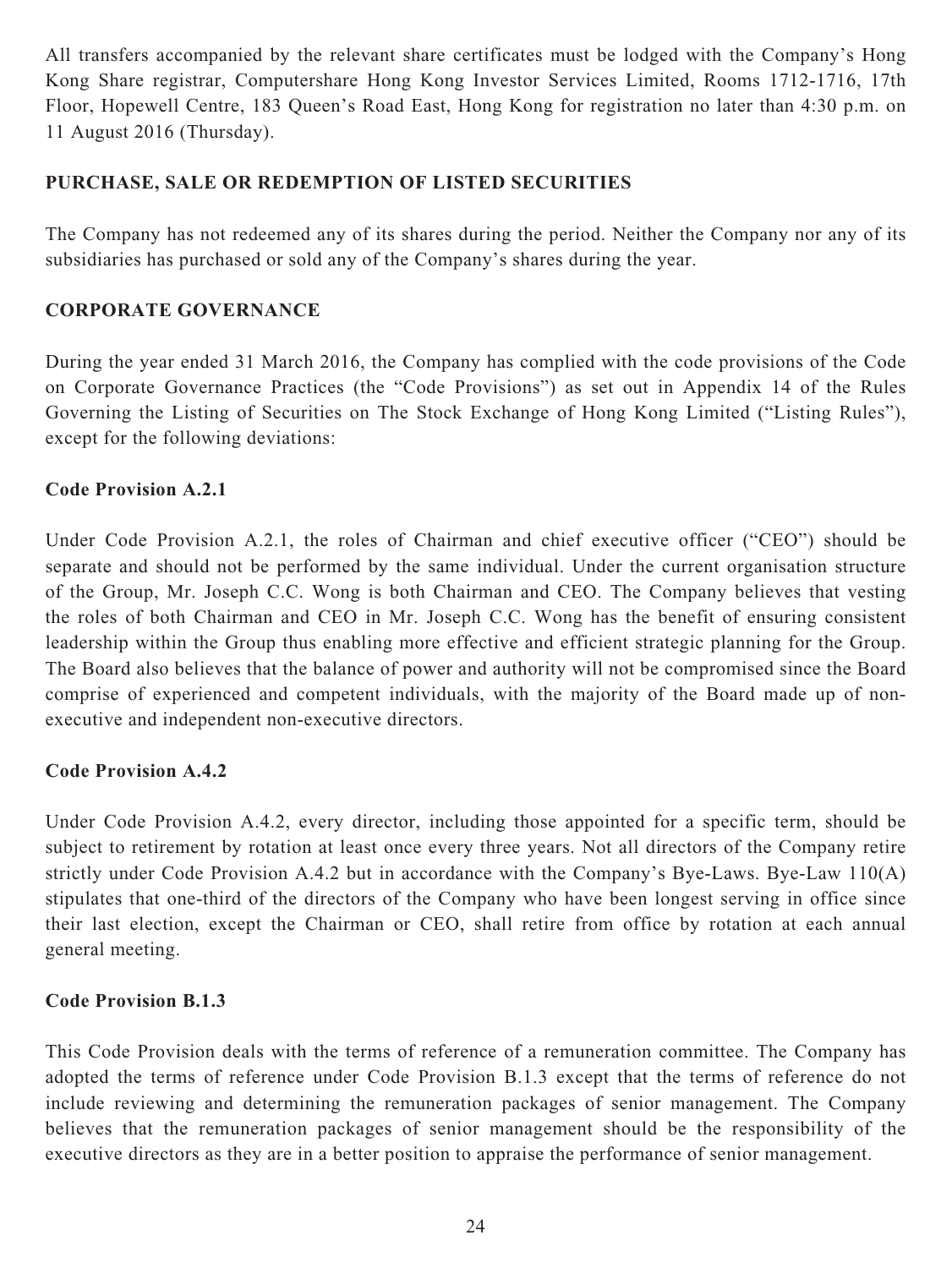### **Strategy Committee**

The Strategy Committee comprises of four executive directors, namely, Mr. Joseph C.C. Wong (Chairman of the Strategy Committee, Group Chairman and CEO), Mr. Wallace Kwan Chi Kin (Group Chief Financial Officer) and two non-executive directors, namely, Ms. Ma Xuezheng (also known as Mary Ma) and Mr. Wong Yu Tsang Alex (also known as Alex Wong). Between April 2015 and June 2016, 7 meetings were held where matters like the Group's businesses, annual budgets; and other strategic matters were discussed.

### **Audit Committee**

The Audit Committee comprises of three independent non-executive directors; Mr. Nelson Wu Chun Sang (Chairman of the Audit Committee), Professor Lawrence Wu Chi Man and Dr. Agnes Kwong Yi Hang and two non-executive directors, namely, Ms. Mary Ma and Mr. Alex Wong. The principal responsibilities of the Audit Committee include the review and supervision of the Group's financial reporting process and internal controls. The Committee held meetings on 22 June 2015, 23 November 2015, 18 March 2016 and 20 June 2016 to discuss matters, including, the Group's audit service plan, the review of accounting principles and practices adopted by the Group and other financial reporting matters; to ensure the completeness, accuracy and fairness of the financial statements of the Company; to discuss the effectiveness of the systems of internal control throughout the Group including the adequacy of resources, qualifications and experience of staff of the Company's accounting and financial reporting function and their training programmes and budget; to review all significant business affairs managed by the executive directors in particular on continuing connected transactions and to review the Group's results for the years ended 31 March 2016 and interim results for 2015/2016 before they were presented to the Board for approval.

# **Remuneration Committee**

The Remuneration Committee comprises of Professor Lawrence Wu Chi Man (Chairman of the Remuneration Committee), Mr. Nelson Wu Chun Sang, Dr. Agnes Kwong Yi Hang (all independent nonexecutive directors), Ms. Mary Ma (non-executive director) and Mr. Joseph C.C. Wong (Group Chairman and CEO). A meeting was held on 21 August 2015 to conduct annual salary reviews of the basic salaries of its executive directors and the determination of the annual bonus scheme for FY15/16 for its executive directors. Up to the date of this announcement, annual salary reviews and the determination of the annual bonus schemes FY16/17 for the executive directors have yet to be carried out, and as such no remuneration committee meeting has been held in this regard.

### **Nomination Committee**

The Nomination Committee comprises of Mr. Joseph C.C. Wong (Chairman of the Nomination Committee, Group Chairman and CEO), three independent non-executive directors; Professor Lawrence Wu Chi Man, Mr. Nelson Wu Chun Sang, Dr. Agnes Kwong Yi Hang and non-executive director Mr. Alex Wong. The Committee held one meeting on 23 June 2016 to consider the independence of Mr. Nelson Wu Chun Sang, who would have served more than 9 years by the forthcoming Annual General Meeting, to consider nomination of a retiring director and the acceptance of director resignation letters.